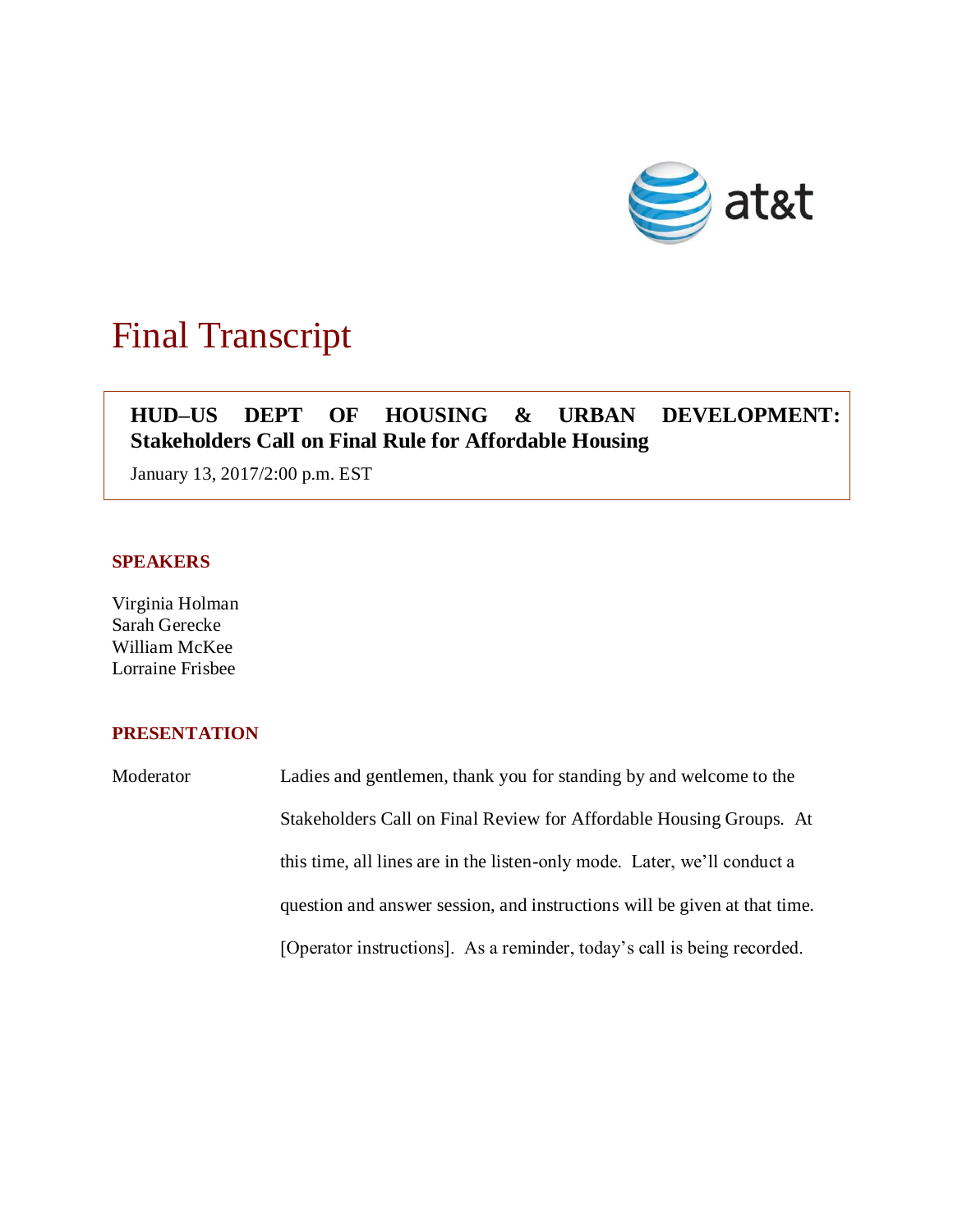I would now like to turn the conference over to Virginia Holman. Please go ahead.

Virginia Thank you, Art. Welcome, everyone, to today's webinar on the Final Rule to the Housing Counseling Certification. Your speaker is going to be Sarah Gerecke, the Deputy Assistant Secretary from the Office of Housing Counseling, but before I turn it over to her, I would like to go over a few logistics.

> The audio is being recorded, as Art said, and it will be available, along with this PowerPoint and a transcript on HUD Exchange. The attendee lines, as he said, are muted during presentation, and there will be question and answers periodically. At that point, Art will give you instructions on how to ask your questions.

> There are a couple other ways to ask questions. One is on the panel on the right-hand side of your screen is a box that lists questions, and if you just write your question in there, we have people that are monitoring those questions. We will make every effort to answer them during the webinar. If not, we will get you an answer later. You can also, after the webinar, send a question to housing.counseling@hud.gov with the webinar topic in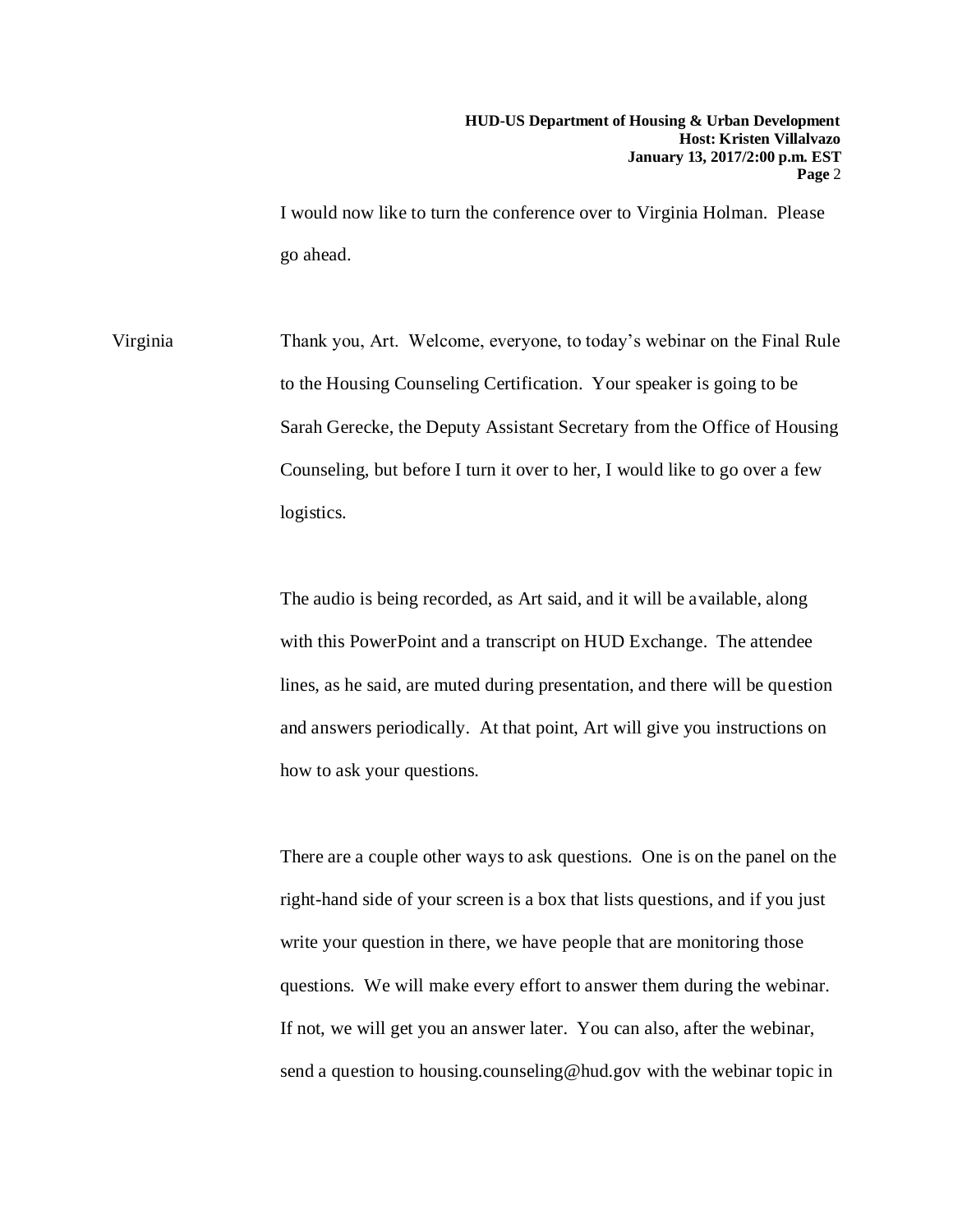the subject line, and again, the topic here would be the Final Rule on Housing Counseling.

Now let me turn it over to Ms. Gerecke. Sarah?

Sarah Thanks, Ginger. Good afternoon, everyone. I'm so pleased to have the opportunity to talk to you about the Final Rule on Housing Counseling Certification.

> I do want to take a moment, though, to let you know that on HUD's side, we have a few people on the call. Bill McKee and Lorraine Griscavage-Frisbee have been the leaders of our team producing the final rule and implementing it, and I want to thank them before I even start talking. In addition to Ginger, we have Anita Olson, Robin Penick and Kim Torres assisting on the outreach for the Final Rule.

> Today, you're a small and special audience today. We have a number of housing finance agencies, some intermediaries of housing organizations. And my remarks are going to be directed to those of you, in particular, who are running programs that are not part of HUD Housing Counseling Program yet and explain how the rule might affect you.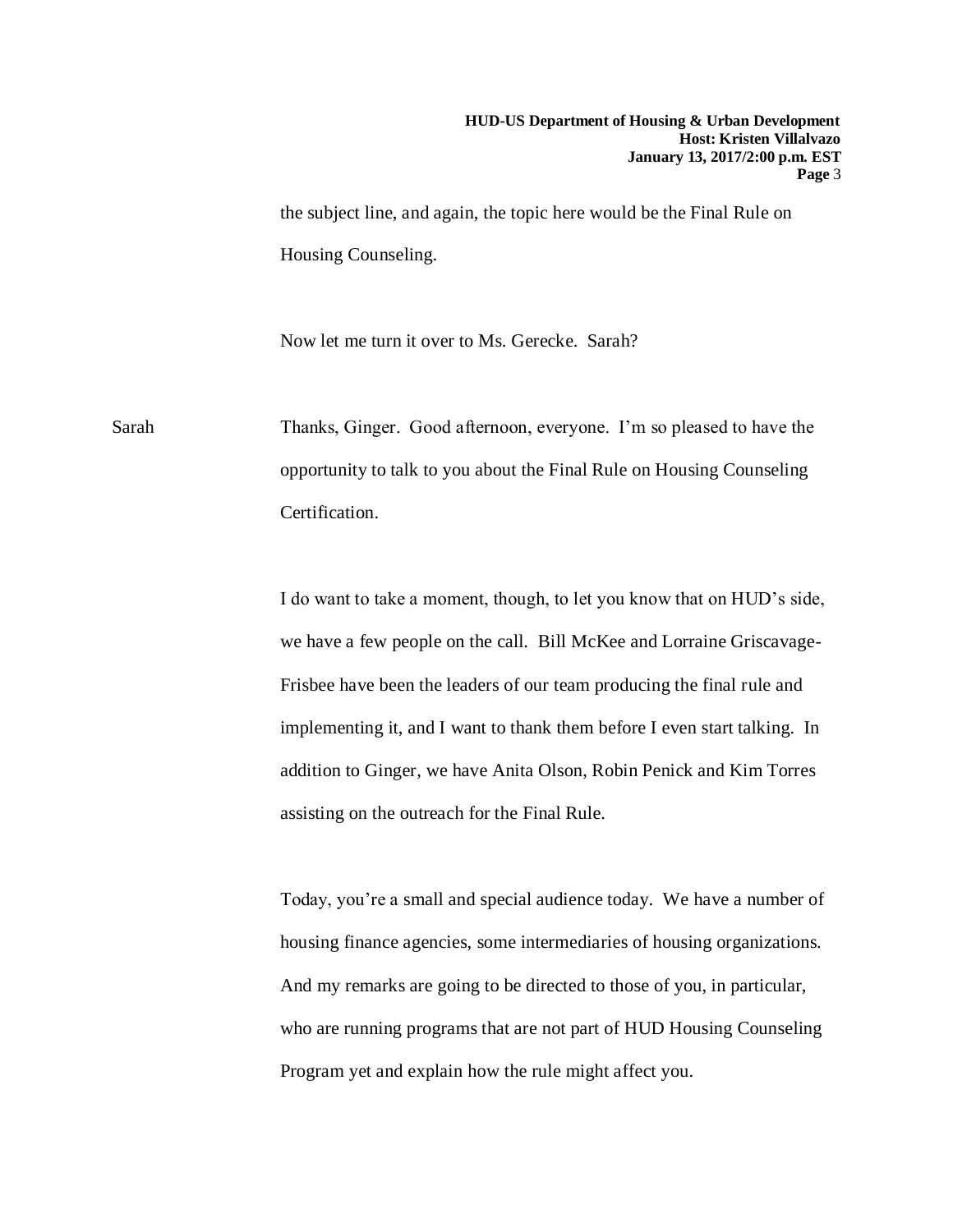I'll stop a lot for questions, and we'll have time at the end to hear from you how the rule might affect your programs, if at all, and how we at HUD can help you in making sure that the implementation of this Housing Counseling Certification rule is successful. I'm going to warn you that your questions are welcome, and we will appreciate a dialog with you as part of this agenda.

But my presentation will be first on the HUD Housing Counseling Program itself, a few basics for you, again, assuming you don't participate in it every day, and second some updates on what our program is doing recently that may be of interest to you. We'll spend by far the most time on Housing Counselor Certification and go through what the new requirements are so that you can assess how your program or your affiliate programs may be affected. Next slide, Ginger.

So the Office of Housing Counseling has been established for about five years although HUD has had a Housing Counseling Program since 1968. Our mission is to help families obtain, sustain and retain their homes using a network of HUD counseling agencies and counselors. We have a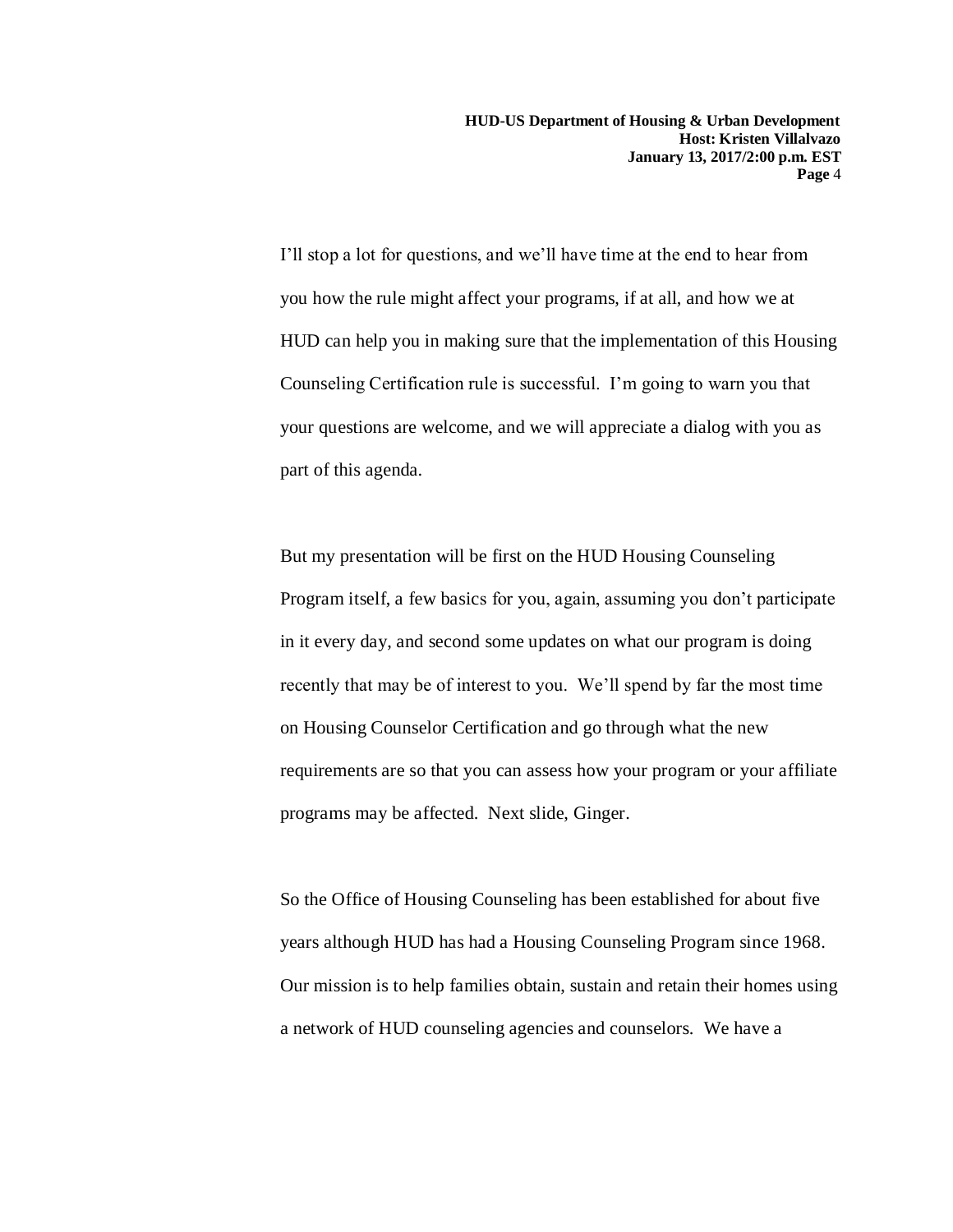network of approximately 2,000 agencies to date, both state and local government entities and nonprofit organizations.

Our role is to monitor compliance with our rules, but we also want to provide technical support and training to the agencies we connect by it through our website and telephone directory, and we do administer grant awards when Congress makes an appropriation for housing counseling. Next slide, Ginger.

I was advised to not assume that everyone knows what housing counseling is. Certainly, the general public doesn't as we found study after study. People think counseling is for if you're having trouble with your spouse or if you have a substance abuse problem, so the term housing counseling has an unfortunate baggage to begin with. But, it's also not housing counseling as you may have been familiar with it in the 1990s or even the early 2000s. HUD has put in place a lot of standards. We've modernized the program a great deal, and we're very, very proud of the services that are delivered under it.

Today, HUD permits counseling in phone, in person, through the internet or Skype. All of those methods are acceptable as long as the client and the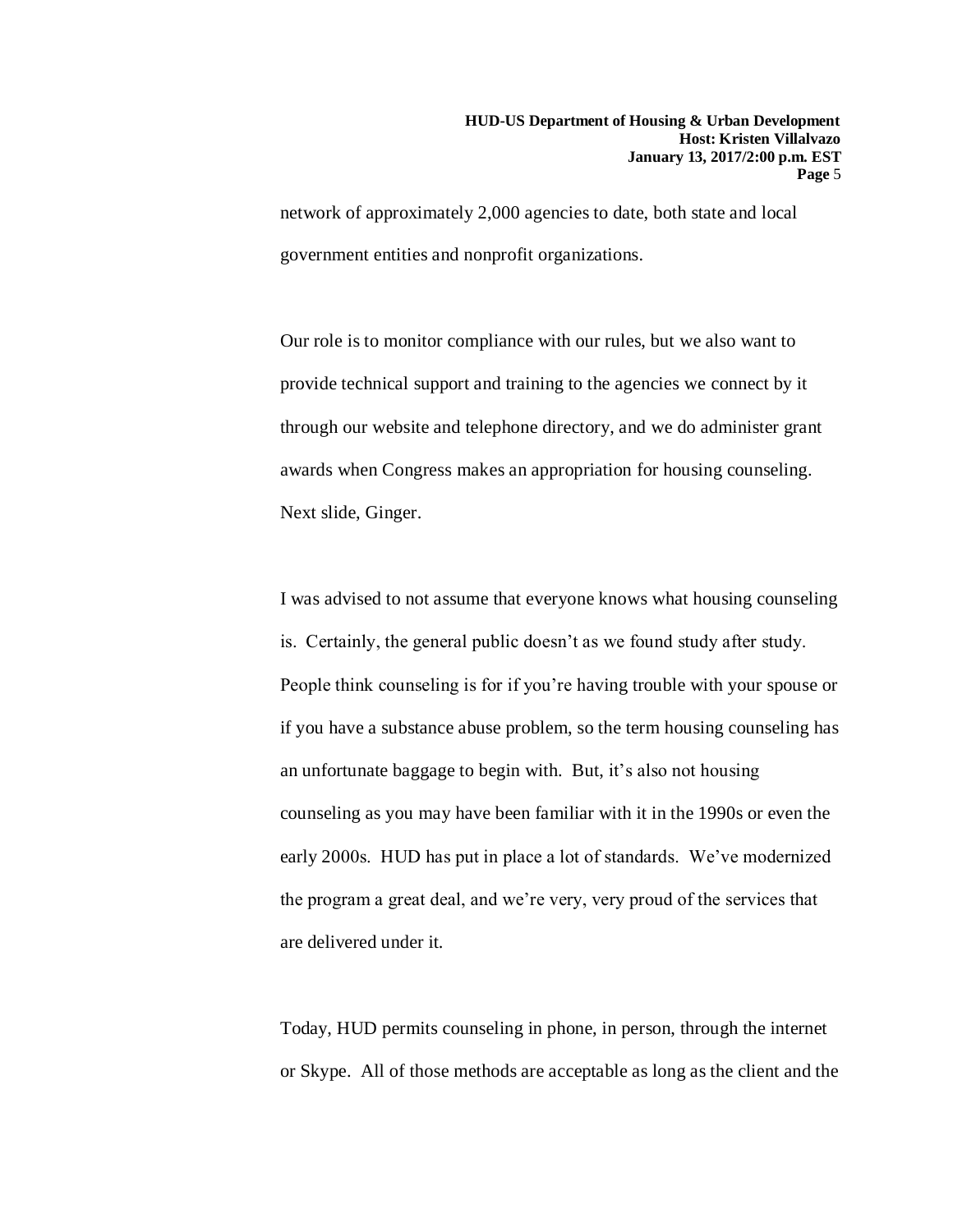counselor can have a dialog, as long as there's two-way real-time conversation. The reason for that is because the counseling means that the advice is tailored to the individual client's situation. Housing counseling under HUD's program provides a budget, a financial assessment of affordability of housing, an action plan, referrals to housing resources and follow-up are some of the elements of housing counseling. Next slide.

By contrast, group education is under HUD's definition provided for one or more people through again many different delivery methods, but it's not customized information. It's basically being talked at or an online course that doesn't actually develop individualized analysis or an action plan. It can be the basis for individual counseling sessions, and in fact, HUD counseling groups that offer education are required to make an offer of individual counseling, as well.

But, we make this distinction between group education and housing counseling. We emphasis both, and we believe the research validates that both are required for successful outcomes for the client. Next slide.

Our program reaches about 1.3 million people on an annual basis. Last year for the last nine months of the year, we've reached just shy of a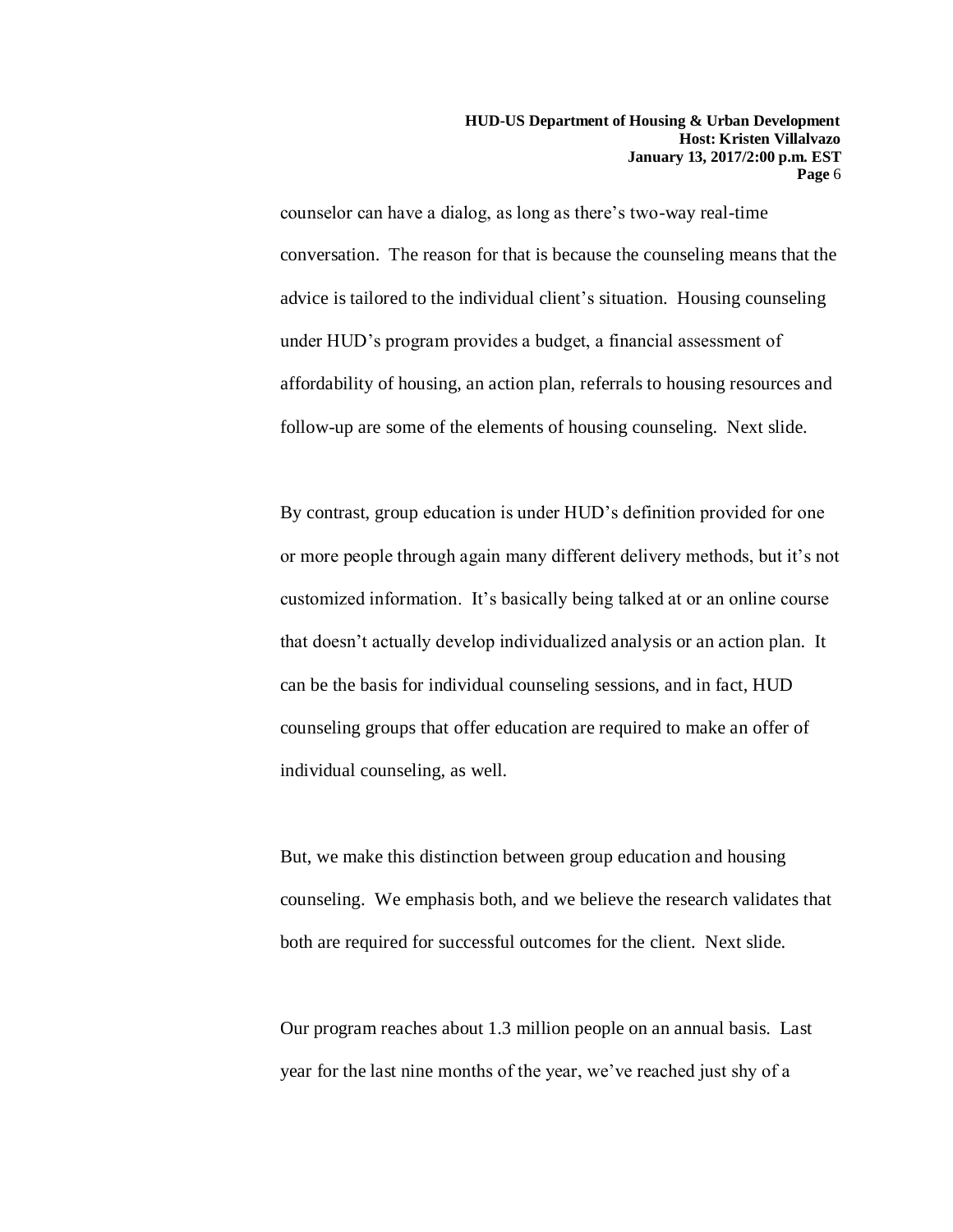million, so we're on track for that 1.3 million number. We don't tell the agencies what counseling or activities to provide. They are encouraged to assess their local market needs and respond to them.

Last year, the single largest activity was group education, but mortgage delinquency counseling, foreclosure prevention counseling, that 26%, was the second largest type of individualized counseling. That's down a lot nationally from 41% in fiscal 2015 the year before, and I don't know that it's trending down a lot faster than that because there's still a lot of need. Obviously, different parts of the country have different levels of need.

We're seeing an increase in pre-purchase counseling, up to 20% of our activities now, and an increase in rental counseling which is a strong 10%. But these numbers change depending on both national and local trends. Next slide.

Last year, we started measuring not just activities but impacts and outcomes, and I wanted to share with you a couple of the ones we capture. We're able to count that so far in 2016, almost 270,000 people worked with a housing counselor to develop a household budget, 213,000 received information about fair housing and avoiding discrimination, 151,000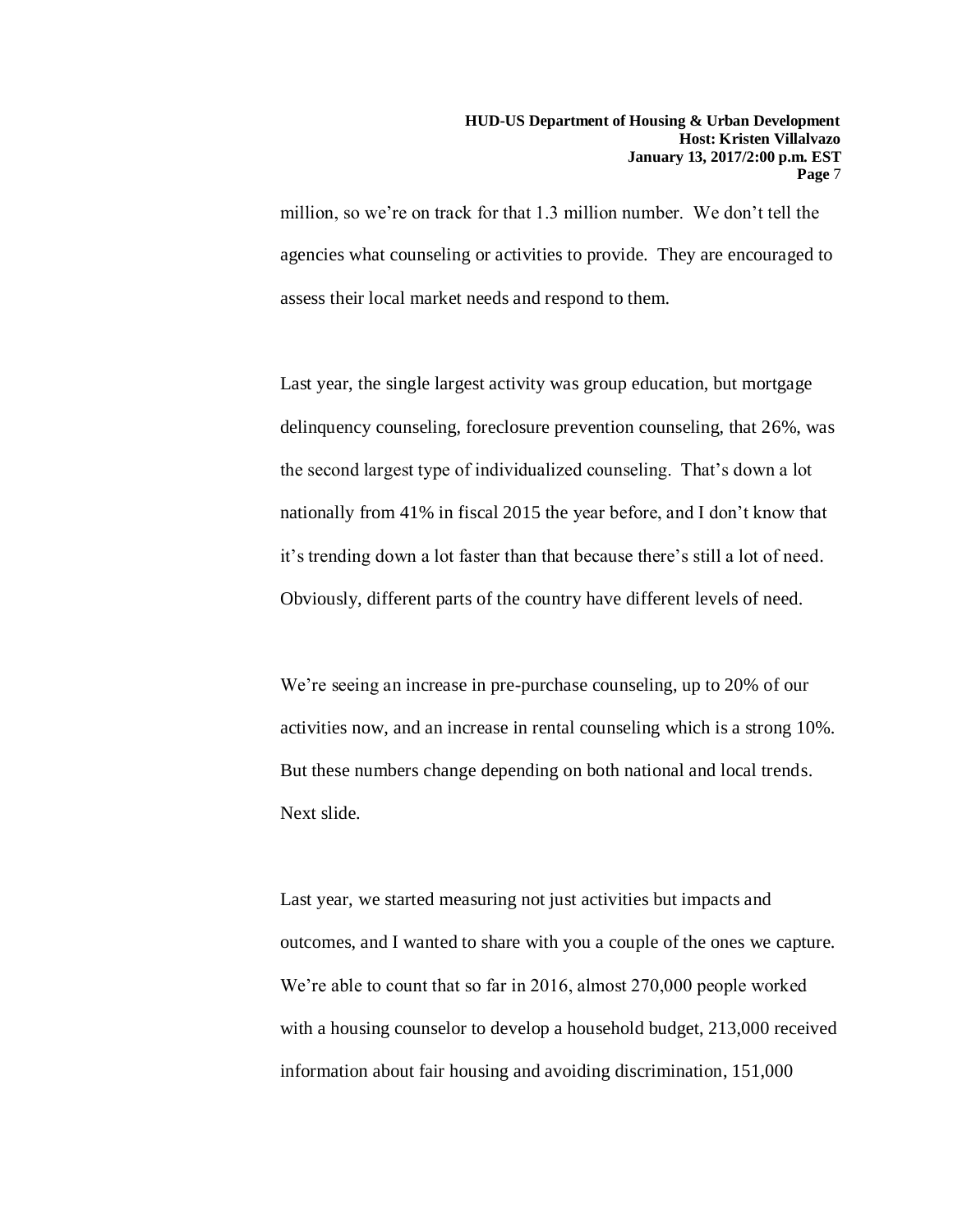gained access to resources like down payment assistance or eviction prevention funds to help their housing situation and 154,000 improved their financial capacity by increased savings or improving their use of credit, for example.

These are some of the outcomes we collect. We collect more. It helps us tell the story to our stakeholders and partners, and we think it aligns very well with what counselors are actually doing. We're pleased to begin collecting this data. Next slide, please.

Just a couple of our initiatives that I wanted to highlight, and then I'm going to pause for questions about our current program before we pivot to the certification rule. One of the things we've really been concerned about is the fact that we don't want to be the best-kept secret program out there, and so we've been working to increase the awareness and visibility of housing counseling so that people avoid paying money to con artists, for lack of a better word. I'm sure each of you have stories of folks who have been unfortunately seeking this kind of help and don't know it's available.

I start, though, by talking about the research here. HUD has invested a large amount of resources in different types of research on the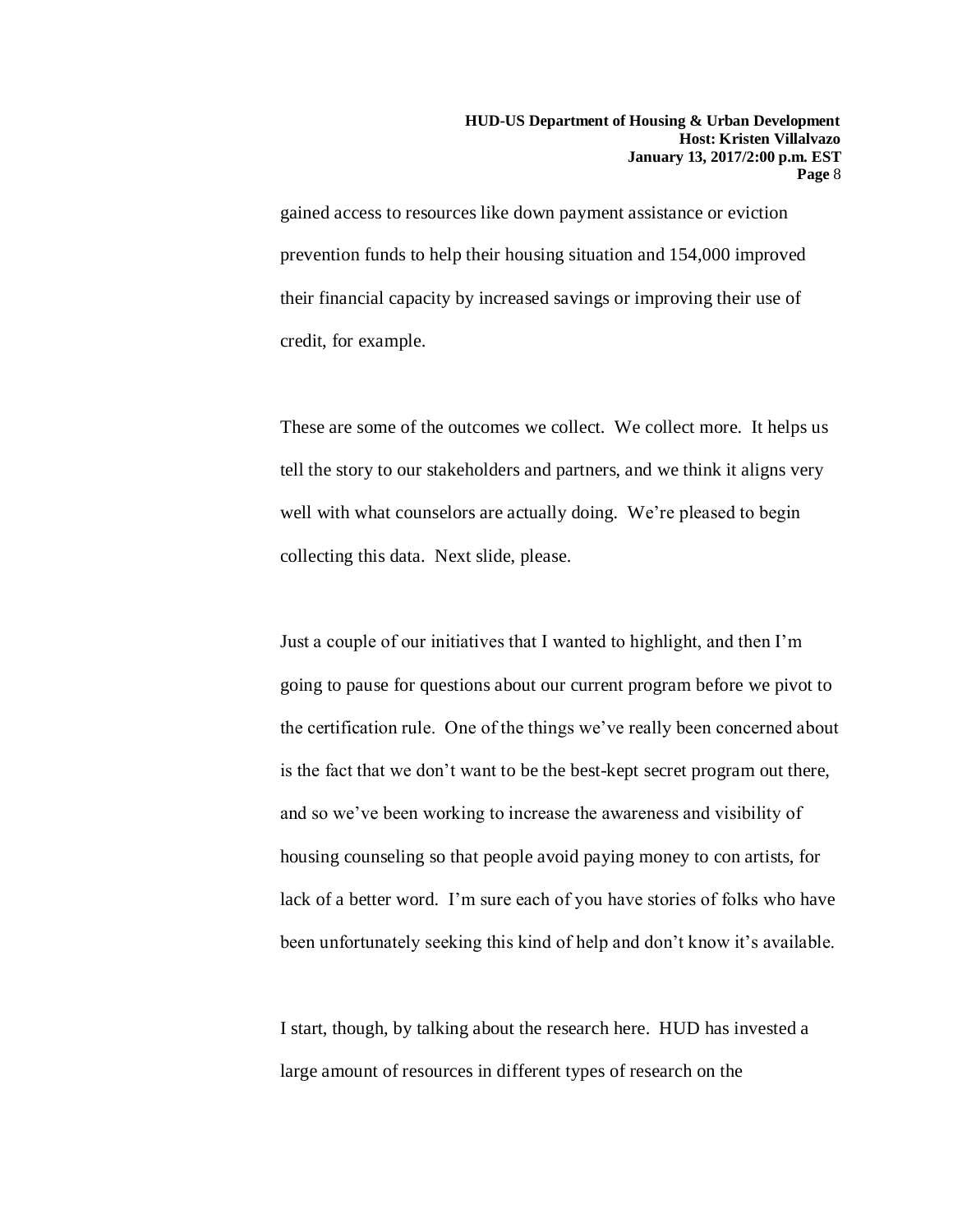effectiveness of housing counseling, including an extremely large scale randomized experimental study to show the impact of being counseled by a HUD program versus not.

The early results were published in June; they're very encouraging. But in addition to that very large study, we've collected on our website summaries of almost 30 studies that show outcomes associated with HUD housing counseling not just in pre-purchase or mortgage delinquency counseling, both of which the studies show are incredibly effective in helping people compared to similar folks who aren't counseled, but also in areas like rental counseling, financial capability, some of the other areas that counselors touch.

In our efforts to make people more aware, we've translated some of the research into a nifty infographic that you see on your screen, and we distributed these to our housing counseling agency network in December. We create toolkits that explain to partners like lenders and real estate professionals what housing counseling is and why they can partner.

Actually, this week, I was fortunate to be in a meeting with lenders and the Mortgage Bankers Association, very eager to learn how to make housing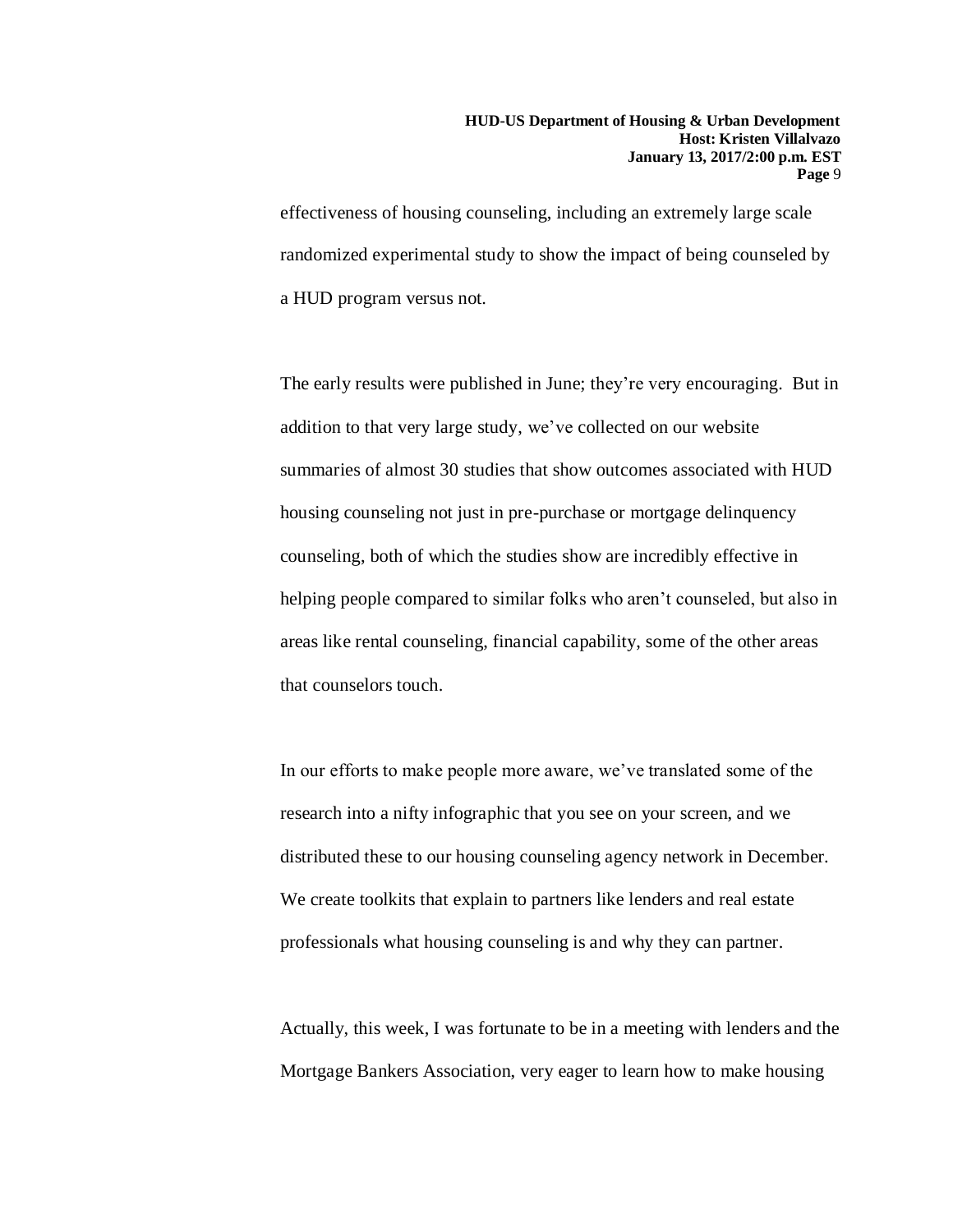counseling a more routine part of the home purchase process. We'll have more stakeholder meetings and meetings with housing counseling agencies to help them tell their story. Hopefully, we'll make a dent on the awareness.

With that, I want to pause for a minute and ask Art to give you instructions. If you would please, ask a question if you have any about the Housing Counseling Program generally before I turn to the certification rule. Art?

- Moderator Thank you. [Operator instructions]. Allowing time for participants to queue up for phone questions. There's no one in the phone queue at this time.
- Sarah Thank you, Art. I'm going to be tempted to pick on some of you and ask questions, but I'll keep going for now. I'm sure you'll have questions when we get to the certification part, and I do encourage you to also use the chat box if you have questions or comments. We'll monitor that as we're doing the presentation. So let's go to the next slide, please.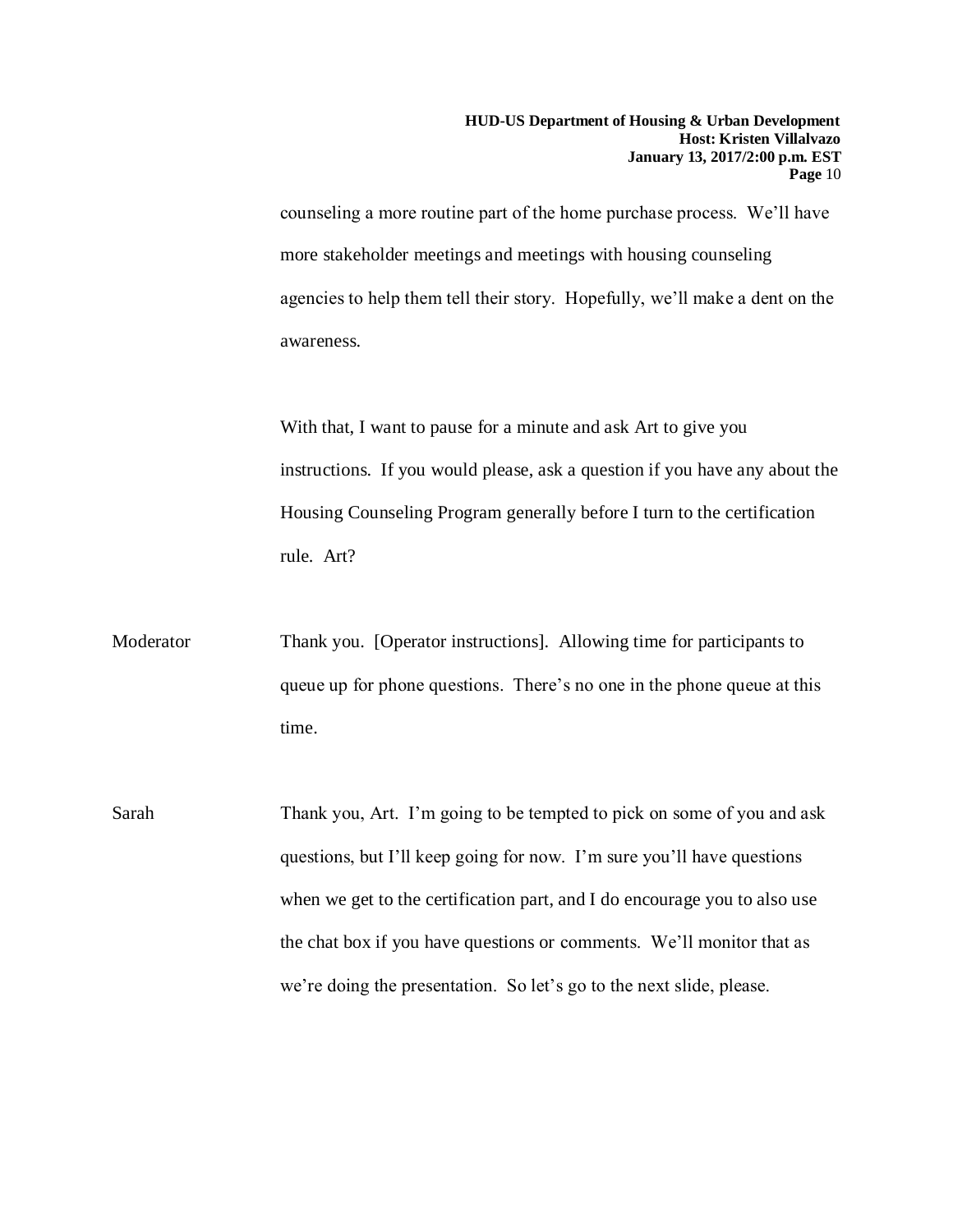So the Final Rule on Housing Counselor Certification was published last month. We have the Federal Register Citation there. If you haven't already spent hours of your life reading 110 pages of the Final Rule in the Federal Register, it's going to be a major motion picture. The important parts to know up front—and there's a lot of important parts, so we will go through them in a way that makes sense—but I want to highlight at the very beginning that the final compliance date for Housing Counselor Certification part of the Final Rule is 36 months after the certification examination becomes available.

We have not published the certification exam that's part of the process. We have to finalize some technology changes, and we expect to do that very soon. When we have the exam available, we will publish another Federal Register notice, and it's on that date that the 36 months start ticking. You won't have to have your programs entirely compliant until 36 months from the day the test is available. Next slide.

Stepping back, why are we doing this anyway? Well, we can say Congress passed a law and has mandated certification, which is true, but we think there are a lot of benefits to this, and the more we talk to agencies who do counseling, they see the benefits, also. Certainly, it fits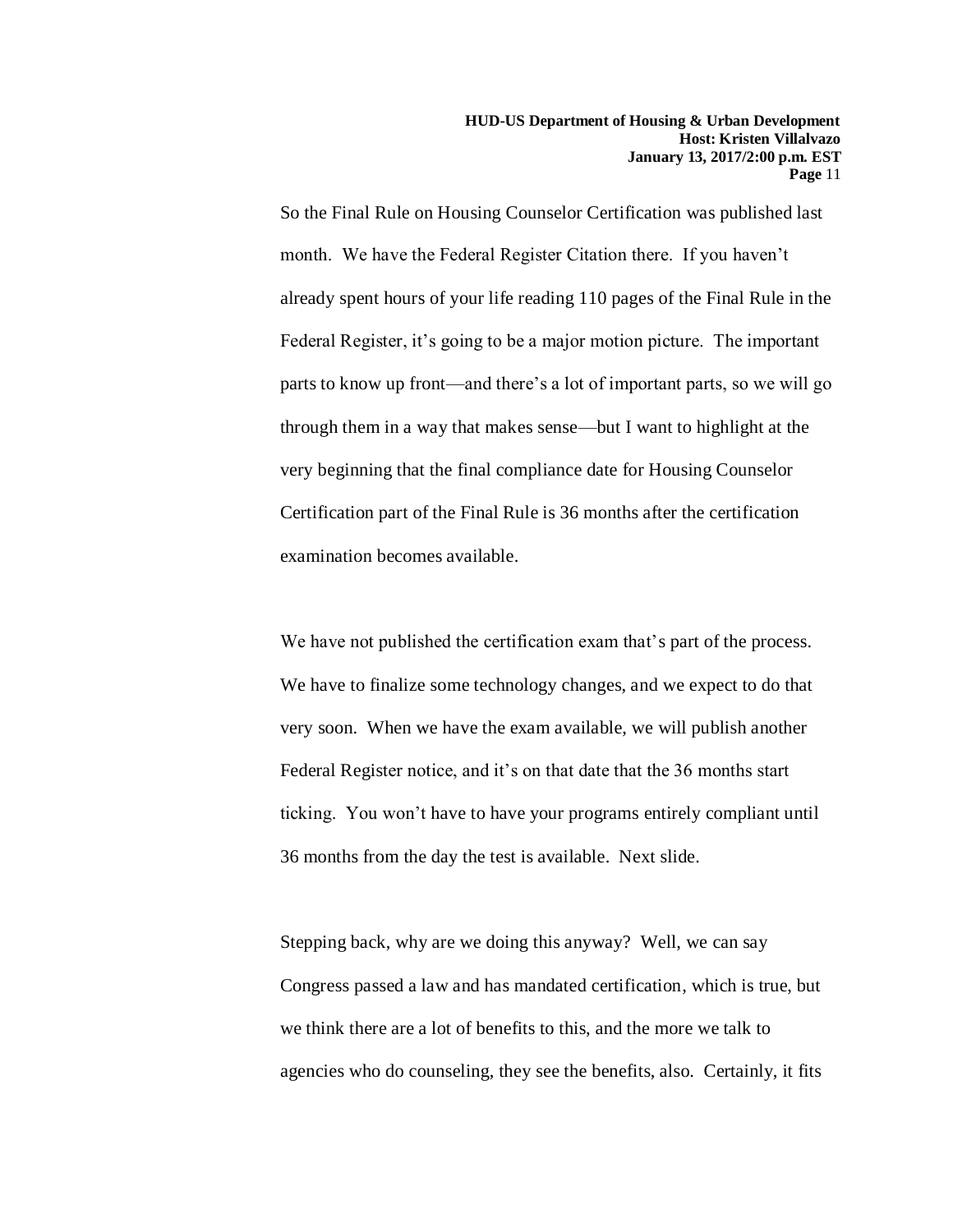with the visibility and awareness. If each of your counselors are certified by HUD in addition to your programs being certified by HUD, it makes it much easier to explain to the public at large what counseling is, and it becomes less fragmented for them.

We will be creating professional recognition for housing counselors. They will be certified, they will be on a roster in a federal system, and that may mean better pay for them. It may be a little strain on the budget for the agencies, but we think that it will raise the level of professionalism overall.

Because counselors will have to pass a test in six subject areas— and I'll talk about this—they will have broader knowledge. They won't be expected to be experts in all six areas or they won't be expected to deliver counseling services in all six areas, but by being exposed to that information, we believe they'll do a better job of counseling. They'll make better referrals. They'll be able to tell the client what to expect if they are transitioning from owner to renter, for example, or from homelessness to rental housing.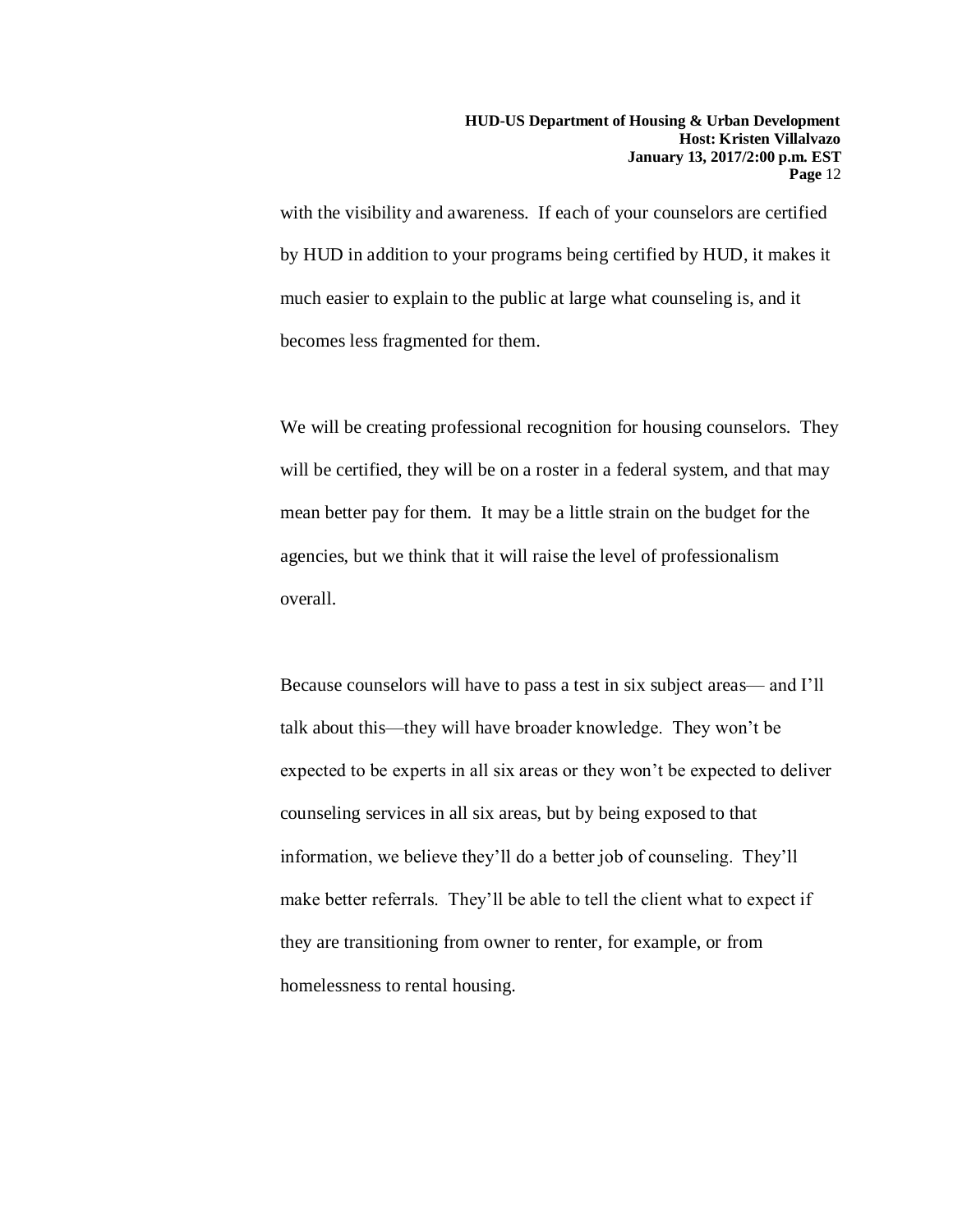Counselors will be eligible, and programs, for grants and scholarships. We use our appropriations for HUD-approved counseling programs, and we will continue to support that process. The consumers, we think, will benefit from being able to recognize good programs that aren't scams.

As you'll see, all programs that offer housing counseling in connection with any program of HUD are going to have to meet a similar set of standards set by OHC, which stands for the Office of Housing Counseling. We think that having a national set of guidelines that all housing counseling programs need will be a benefit for the consumers and the counselors, as well as the entities that support these programs. Next slide, please.

So, a couple of the key provisions—and I'm going to go through these together and then we'll pause for questions. I have a few slides that all go together. First of all—and very important for you all to understand—all housing counseling that is provided under or in connection with any HUD program must be performed by a HUD-certified housing counselor. A HUD-certified counselor is a two-prong requirement. First, the counselors have to pass the certification examination, and second, they have to work for a HUD-approved housing counseling agency.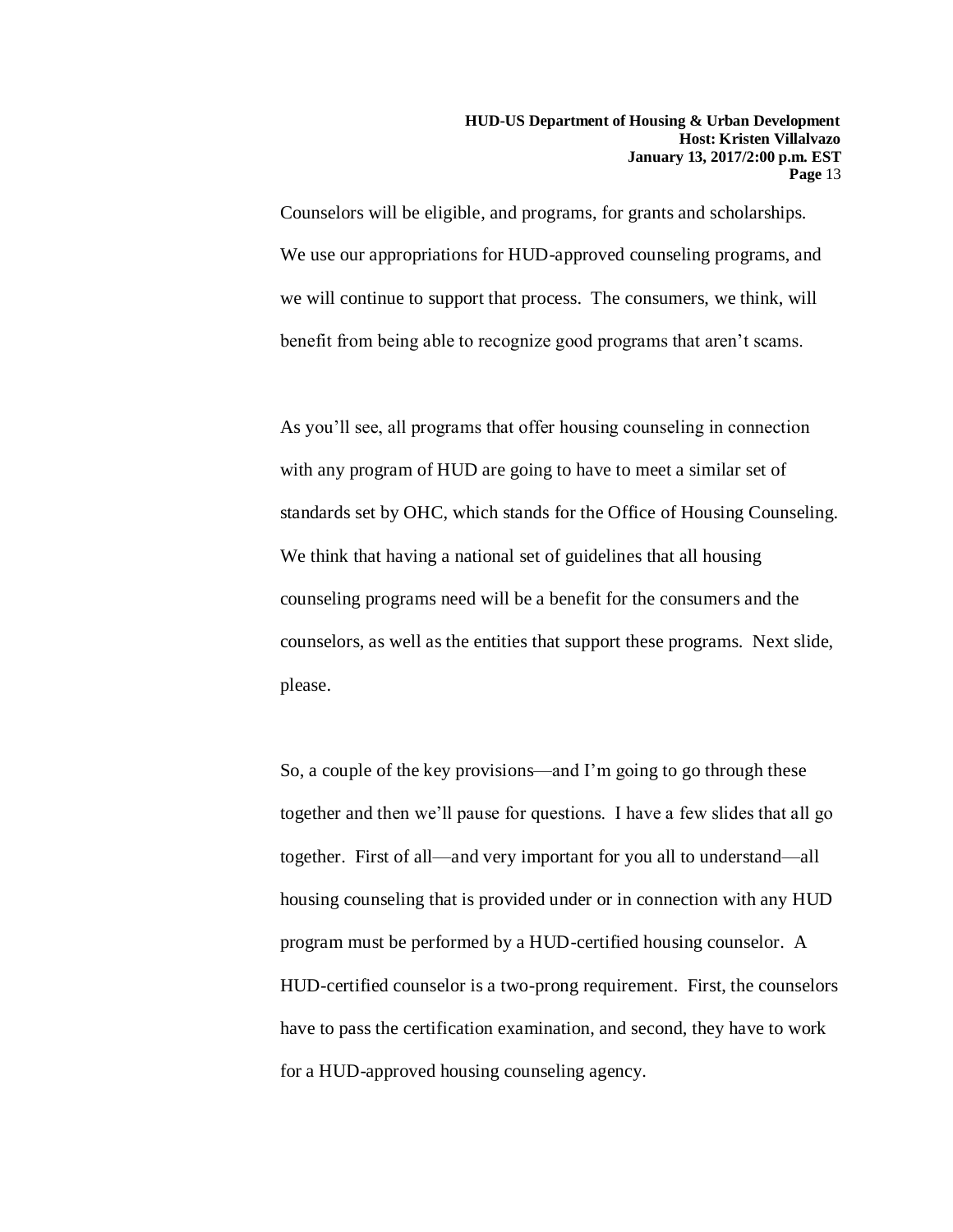The counselors individually have to be certified by passing a test and working for a HUD-approved counseling agency, and then any housing counseling that's delivered in connection with a HUD program must be performed by a HUD-certified housing counselor. I'll say again, this all has to be in place three years from the date the certification exam becomes available.

So let me drill down for a minute into the counselor certification. Ginger? First of all, there are six topics on the exam, and I'll show those on the next slide. Counselors only have to pass the certification examination once. There's no additional exam, and there's no continuing ed requirements in the rule. There are existing training requirements in the HUD standards.

The counselor has to work for an agency that's approved to participate in the Housing Counseling Program either directly approved by HUD or an affiliate of a HUD-approved national intermediary or housing finance agency. Counselors can become certified as soon as the exam is available. So when we publish that Federal Register notice, we will be ready to start developing a list of certified counselors, and we encourage them to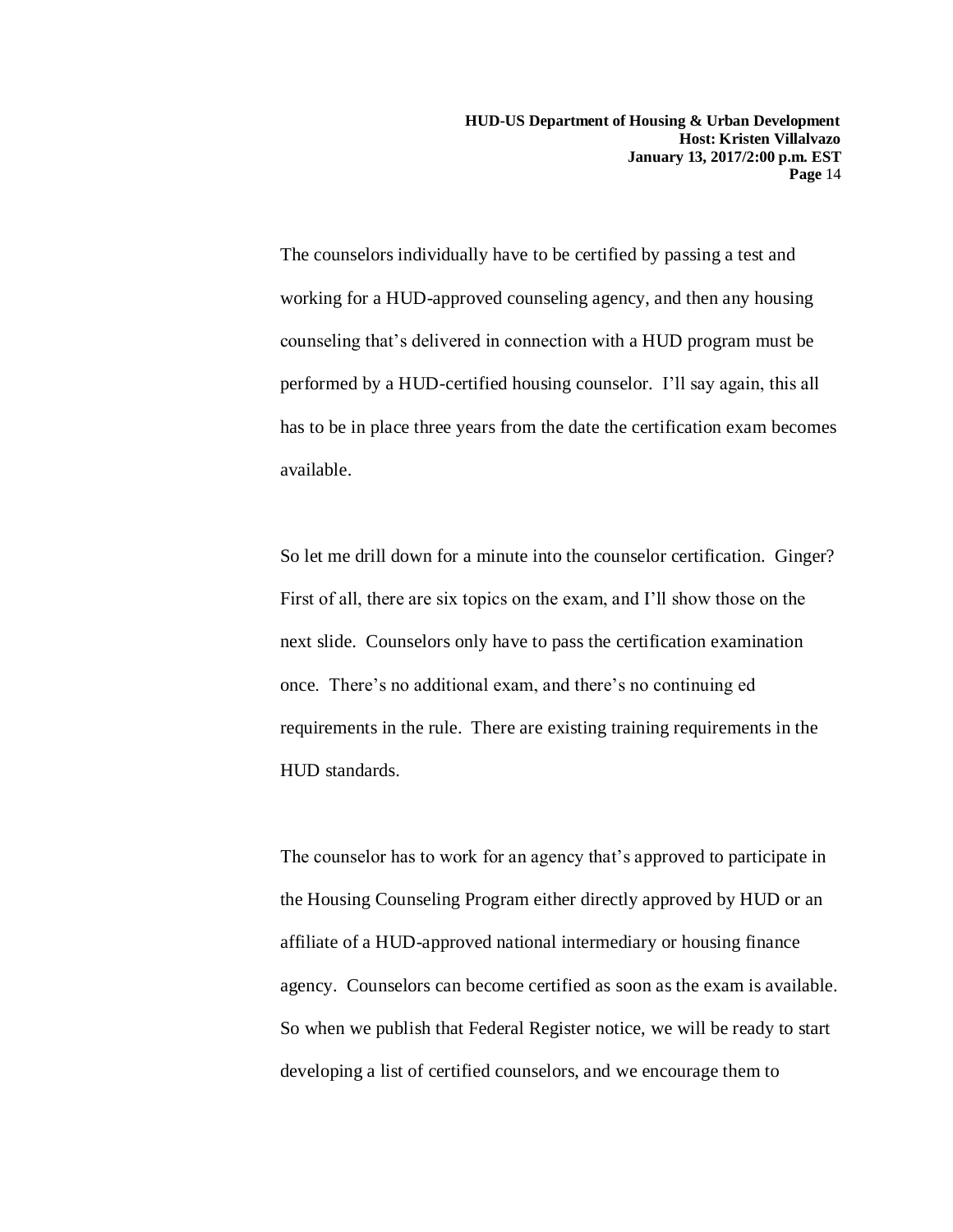become certified early for a number of reasons. Repeat, repeat, repeat, all agencies have to comply with this requirement and all counselors 36 months after the exam is available. Next slide.

So there are six major topics of testing. These are in the statute; we didn't change, add or delete: financial management, property maintenance, responsibilities of home ownership and tenancy, fair housing laws and requirements, housing affordability, and the last one is really long, and it's basically mortgage delinquency or preventing delinquency/preventing eviction.

The counselor has to pass all six topics on the examination. If they fail the examination, they have to take it again with all six topics. The goal of the legislation and the benefit of the certification is a broad knowledge of housing challenges that clients may face, not a specialist level, not a masters or Ph.D. level but a broad knowledge of housing. These are the topics that will be covered and must be passed. Next slide, please.

The examination will be available on a website that is up now, and if you haven't visited hudhousingcounselors.com, I suggest you do. We already have a free study guide on the website. It's very thorough, and it's very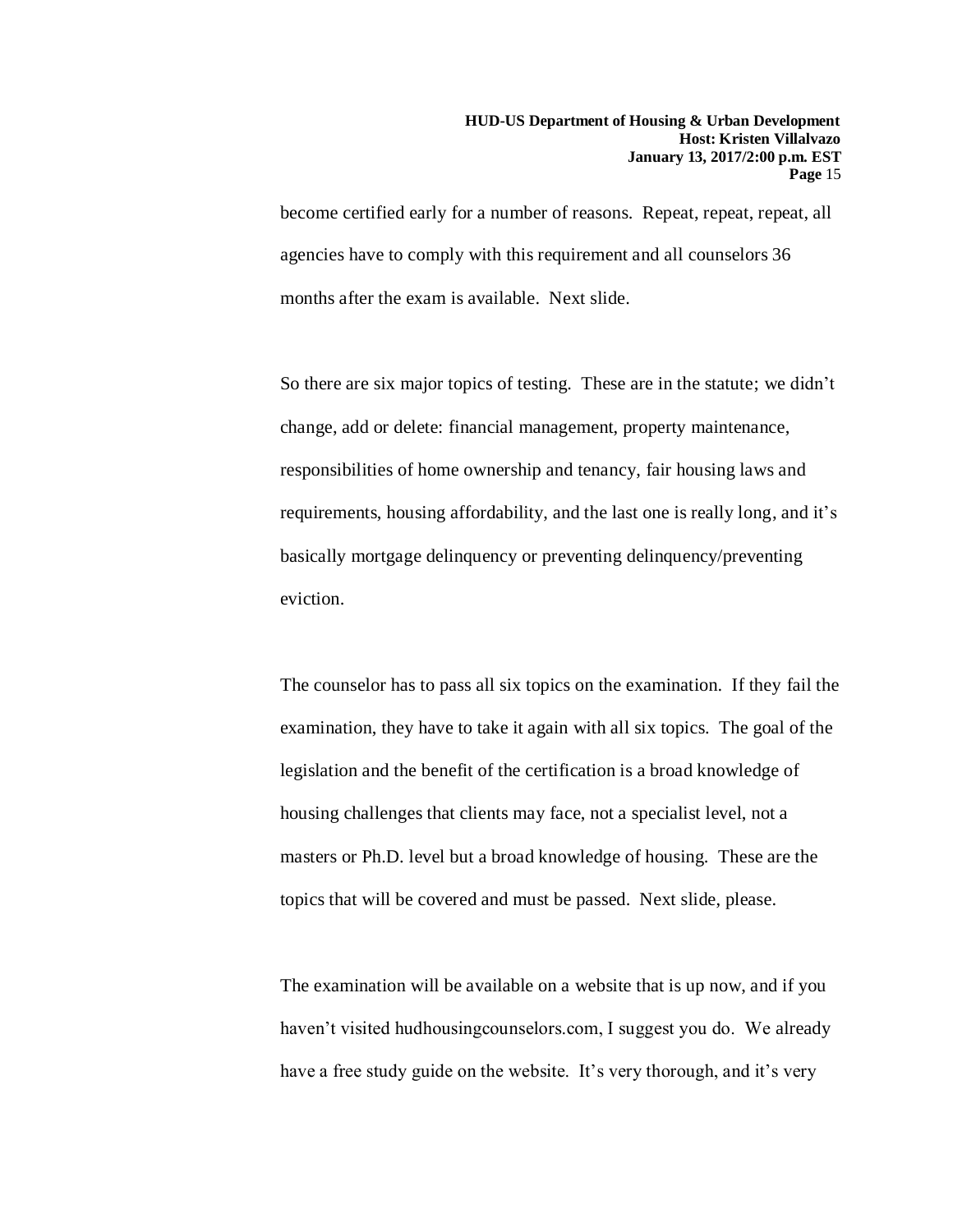good. The examination can be taken online if you have equipment, which I think equipment means a webcam, or at a proctoring service. We worked a lot to make sure that we could avoid fraud in the examination, and so we will make sure that it meets requirements so that we know the person taking the examination is the person that we're giving the certificate to.

The cost in the Final Rule is estimated to be \$100 to \$140. That might change. We will notify you if it changes, and it could go up or down. It's basically covering the cost of delivering the examination. The exam and the materials will be available in English and Spanish, and counselors can take the examination as often as they want until they pass, but they must pay the fee each time if they have to retake the examination.

Let me pause here. Our next stage is going to be to talk about the HUD programs affected by the rule, but let me just ask if there are questions about the certification process that I mentioned. Art, do you want to ask?

Moderator I'd be happy to. [Operator instructions]. No one has queued up at this time.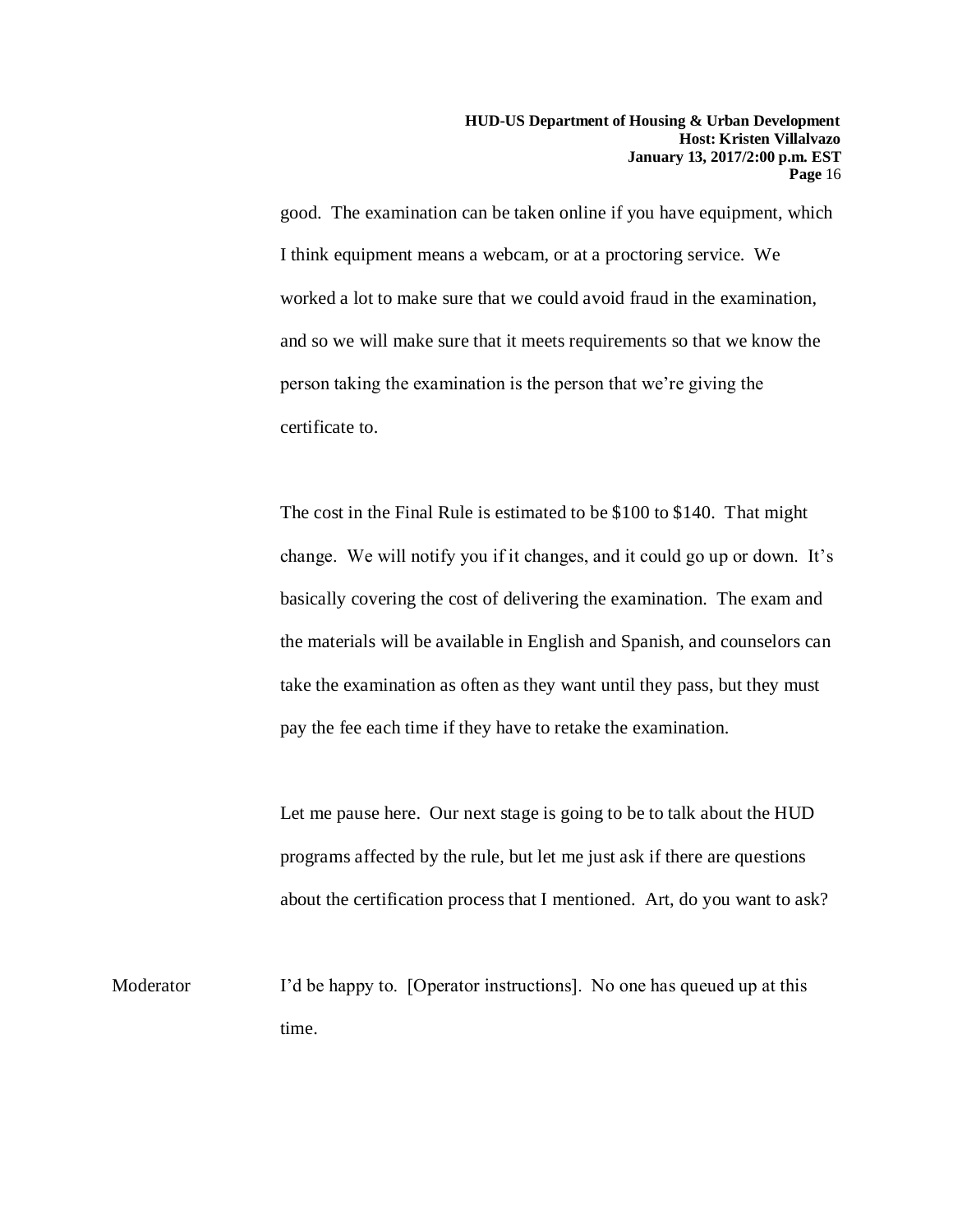Sarah Okay. Going ahead to the next slide, please. The final rule, as you heard, applies to all organizations that deliver housing counseling required by or provided in connection with all HUD programs. Again, that's statutory language. Housing counseling that's done in connection with programs if it's funded by CDBG, if it's required by a family self-sufficiency home ownership program, if it's part of the home or housing trust fund ownership requirement, then that housing counseling will have to be delivered by a HUD-certified counselor and a HUD-approved housing counseling agency.

> Now having said that, there's a couple aspects to it I want to drill down on again. First, the final rule is very narrow about what is housing counseling. Let's go the next slide.

> I'd like to say housing counseling, if it walks like a duck and quacks like a duck, it's housing counseling. If you call your program housing counseling, if you're funding it with CDBG and you check in the CDBG system that it's for housing counseling, it's going to be covered by this rule; however, there are things, many things, activities that are not housing counseling. Services that solely provide housing information, placement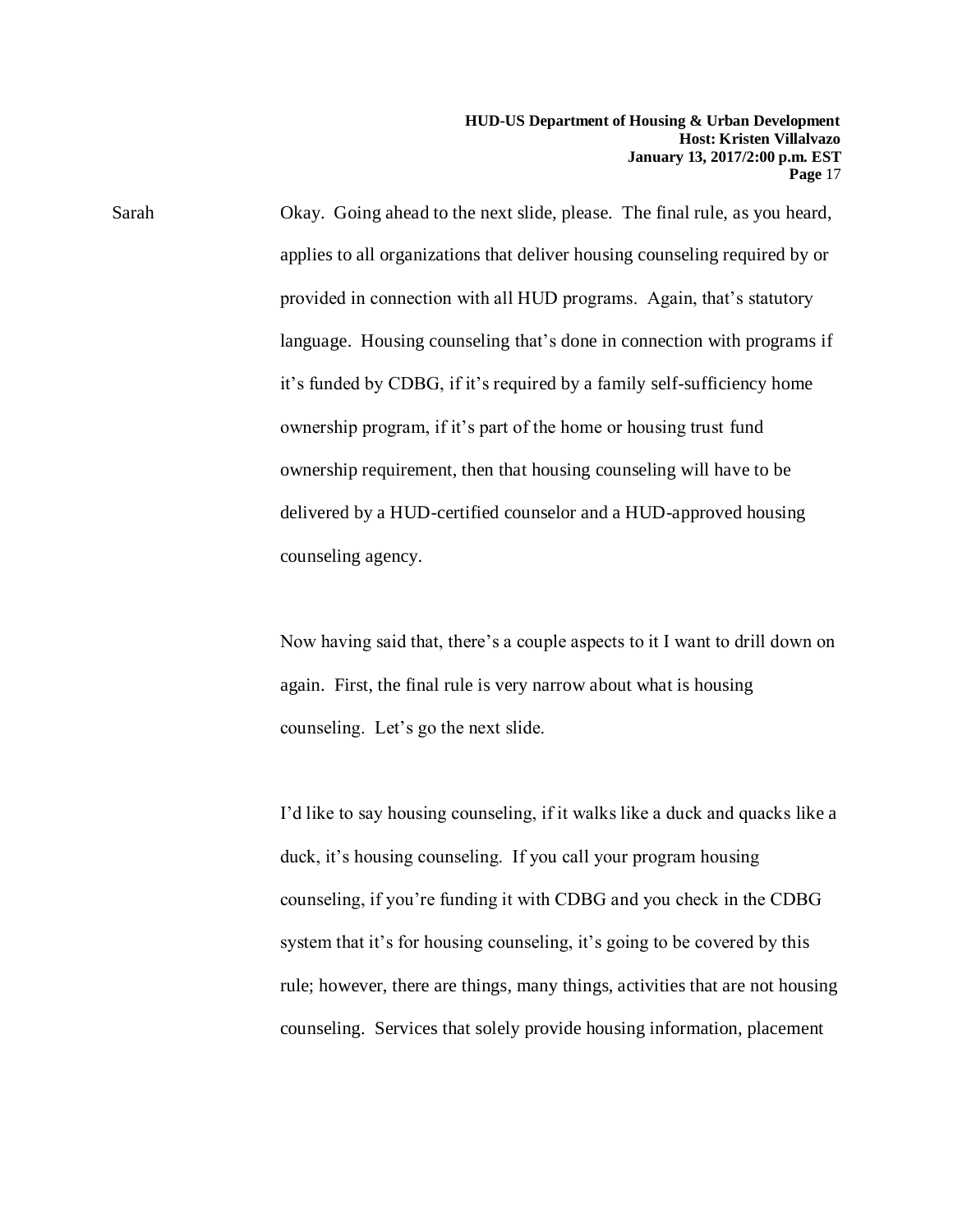or referral are not housing counseling services. We consider that information.

Routine administrative activities are not housing counseling. If you have a loan program or a mortgage program, your intake and eligibility determination is not housing counseling. If you are renting up a subsidized housing project, your intake and eligibility assessment is not housing counseling. Case management that is part of a larger holistic case management program but housing services or a piece of that is not housing counseling. Housing opportunities for people with AIDS, CFG, the Continuum of Care Program generally would not be considered housing counseling but broader case management.

Now for all of these—and I'll call it out for this one, for example—if you're doing housing counseling, and you're calling it housing counseling, then you will be subject. So HOPWA, for example, or Continuum of Care Programs can permit housing counseling as an eligible activity or can decide on a local basis to require housing counseling as part of the Continuum of Care Program. If that happens, that Housing Counseling Program would fall under the Final Rule.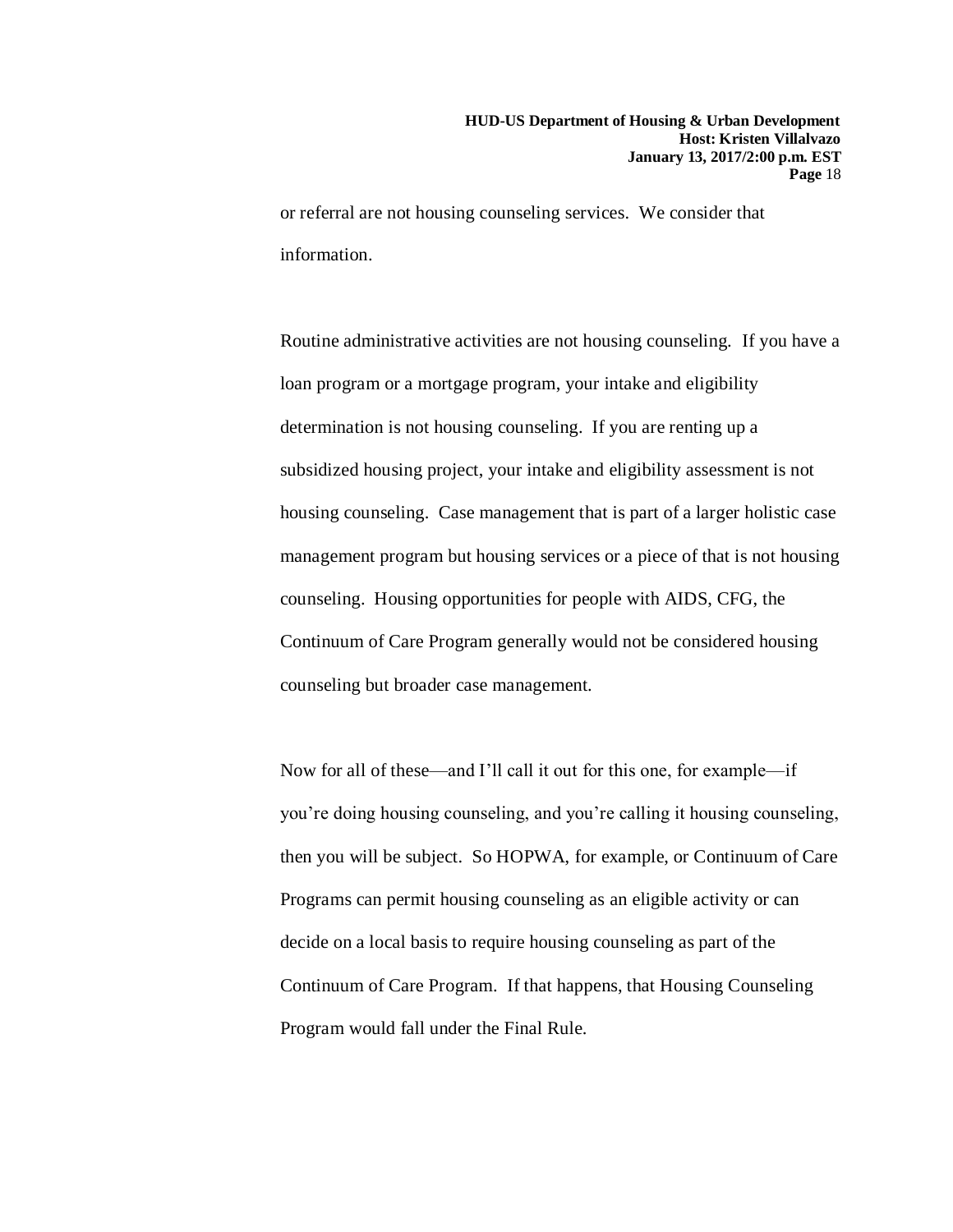Finally, on this list, fair housing advice and advocacy offered in isolation from housing counseling is not housing counseling. Fair housing programs, for example, that are assessing whether to make a complaint with a fair housing organization or providing legal services would not be housing counseling again unless that agency chooses to offer housing counseling, as well.

We're going to keep going, and then we'll pause again for questions in just a moment. If you are a pass-through organization or a funder but not doing direct service delivery, staff of those organizations where the roles are just limited to administering funds or funding compliance, as long as you're not providing direct service to clients, those people are not required to become HUD-certified housing counselors, and those entities are not required to become HUD-approved housing counseling agencies.

The key here is if you're doing the direct service delivery that's who will be affected. If you're not doing the direct service delivery, that organization may not be affected, but if you're funding direct service, then you have a compliance obligation to make sure those sub-recipients are compliant. Next slide, please.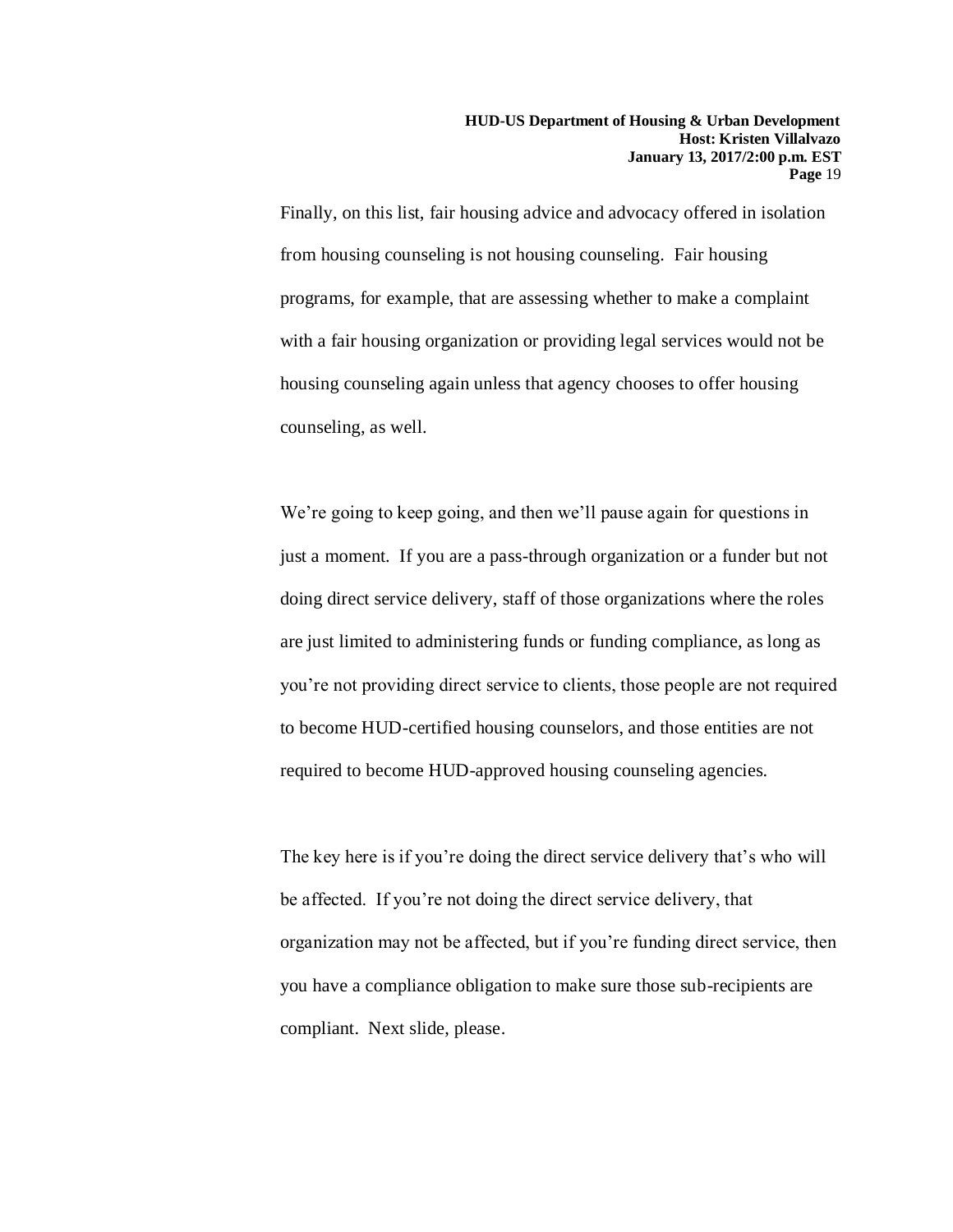If you're an organization today, for example, that has programs that are covered by the Final Rule—and I'll make up an example here to run through these four alternatives—if you administer a down payment assistance program that is partly funded with CDBG funds, an allowable use, and you are doing the housing counseling associated with that inhouse and you're not HUD-approved or you're contracting with entities to do the housing counseling, and they are not currently HUD-approved housing counseling agencies, you have four choices in that scenario.

You could first apply to HUD to become approved as a HUD-approved housing counseling agency or you could affiliate with a HUD-approved intermediary or state housing finance agency. Second, you can partner with an existing HUD-approved housing counseling agency to deliver the direct services although you're not doing it directly. Third, you could modify the program to become compliant. That may mean substituting CDBG funding with reserve funding or state-appropriated funding that would not trigger the Final Rule, for example. Finally, you could choose to stop delivering housing counseling services as part of the program before the final compliance date.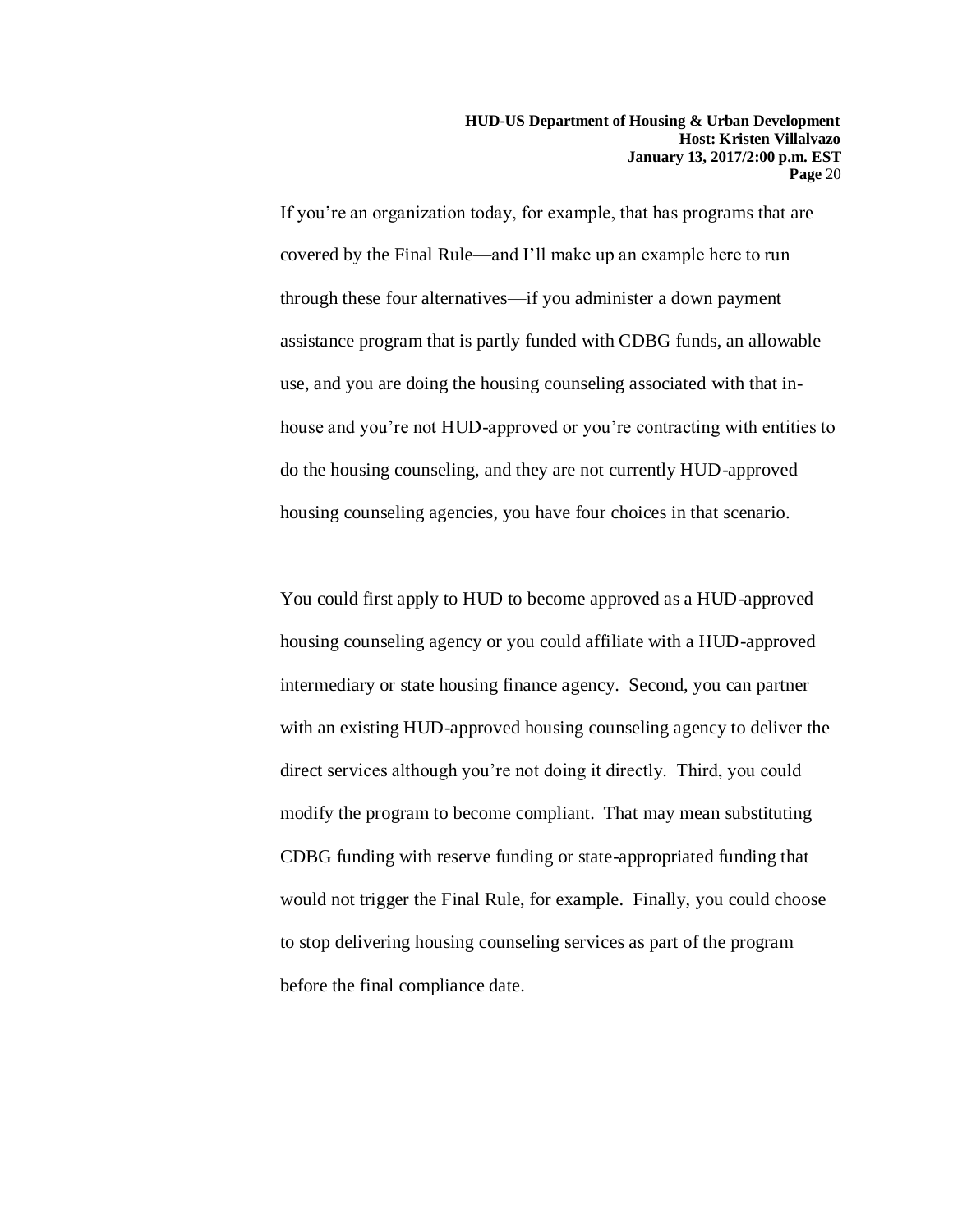What I'm hoping that we'll get when we open the phone lines again is not only questions about all of this, but I'm very, very eager to hear from you where this may affect your program and how you will work through which of these choices might make sense for you if you can think that through right now. The next slide, please.

There are other provisions in the Final Rule that I did not emphasize here because I really wanted to talk about this aspect of triggering different HUD programs, but if you're already in the HUD Housing Counseling Program, some provisions will be effective today. The requirement that the content of home ownership counseling has to address the entire process of home ownership, requirements related to home inspection materials, requirements relating to the material violation and its use of funds and requirements relating to prohibitions on election law violation.

We are not prepared to enforce these requirements at the end of the day today when they become effective. We believe that most of them are already part of our organization's program, and we will be sending out training and toolkits to show how to ensure compliance if there are any questions. We will be phasing this in and working with our organizations to make sure they have all the tools they need to be fully compliant, but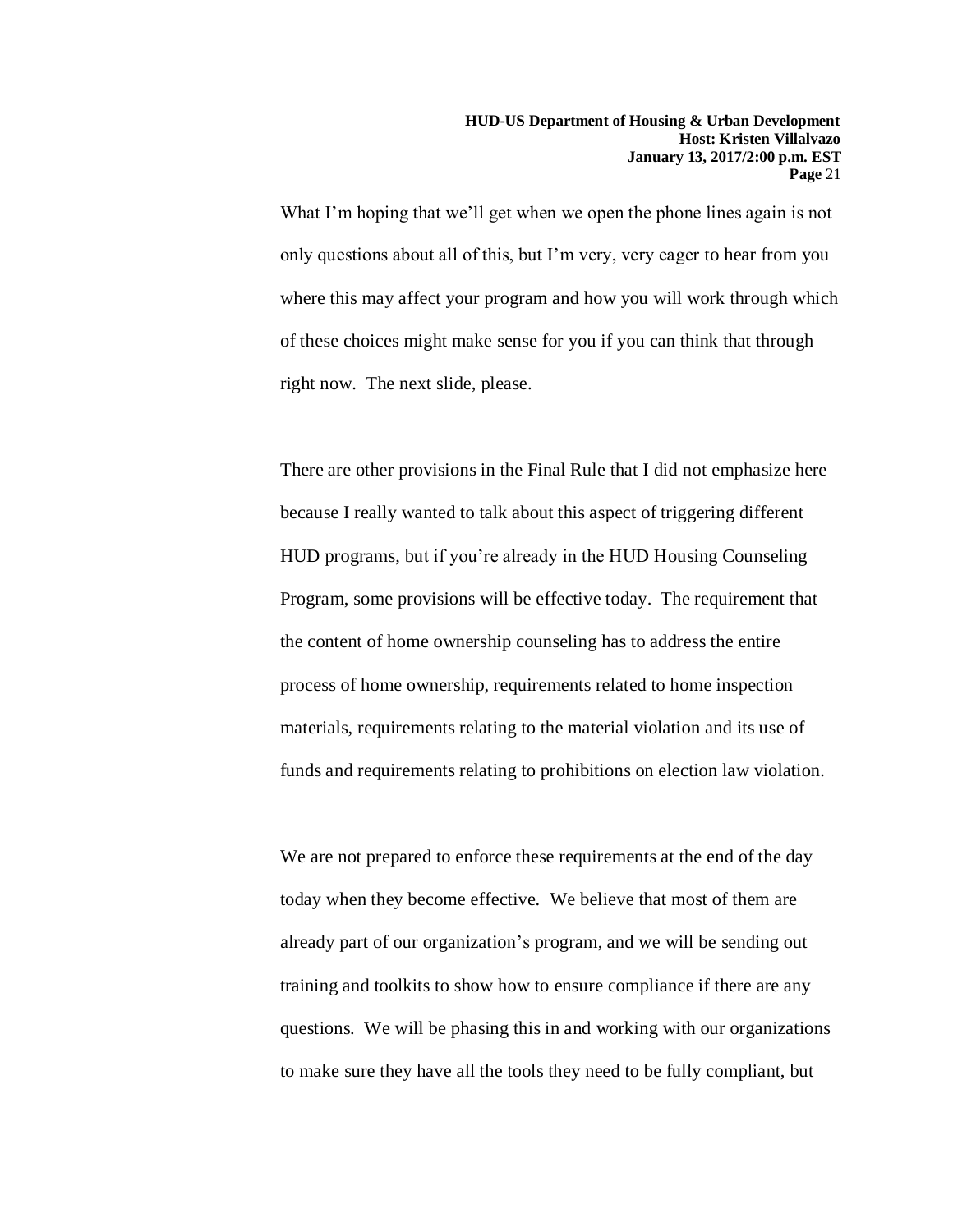technically, those parts of the rule are effective as of today. Next slide, please.

The rest of the requirements in the rule, especially relating to certification, are effective three years after the examination becomes available. The requirement that all individuals who provide counseling in connection with the HUD program are HUD-certified counselors. The problem is that the agencies providing that counseling are approved to participate in our program. The requirement that counseling gets done under these programs has to be reported to us in the Office of Housing Counseling through the Form 9902, and anything that is reported is done by HUDcertified counselors. Next slide.

A few more things become effective in the 36-month timeframe. Intermediaries and state housing finance agencies have to ensure that their housing counseling done by their affiliates is performed by HUD-certified counselors. I didn't emphasize this before, but there's a requirement that group education has to be overseen by a HUD-certified housing counselor on the final effective date, and that agencies applying newly to participate in HUD's housing counseling programs have to meet all of the certification requirements, meaning they have to meet our requirements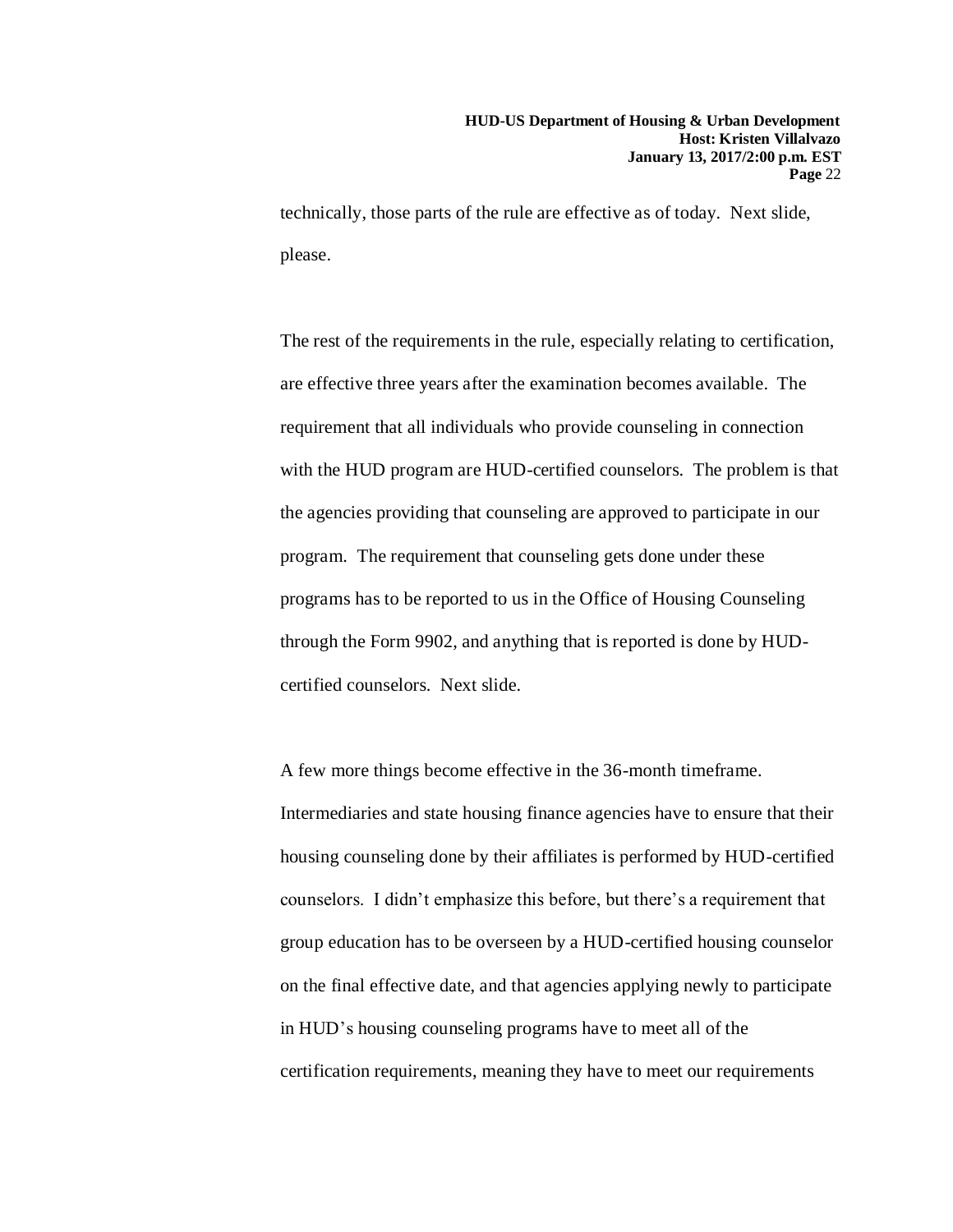that their housing counseling staff are certified, as well. Next slide, please.

If you or your affiliate are not a HUD-approved housing counseling agency today, but you would like to continue offering housing counseling and would like to become compliant, your first step may be to decide to become a HUD-approved housing counseling agency or intermediary. There are certain qualifying criteria here, and this is just some of them.

We have a section of our website that is devoted to new agency applications and the process for becoming a HUD-approved housing counseling agency. We are streamlining that process quite a bit, and you'll soon see toolkits involved to help you through the process even more, but you can also just e-mail us to schedule an appointment to evaluate your readiness for becoming a HUD-approved housing counseling agency.

We do quite a few of these, and certainly, if you've been doing housing counseling, it may not be a large leap to become a HUD-approved housing counseling agency, but we do need to make sure you're familiar with our standards and requirements, and we want to help you get there. We also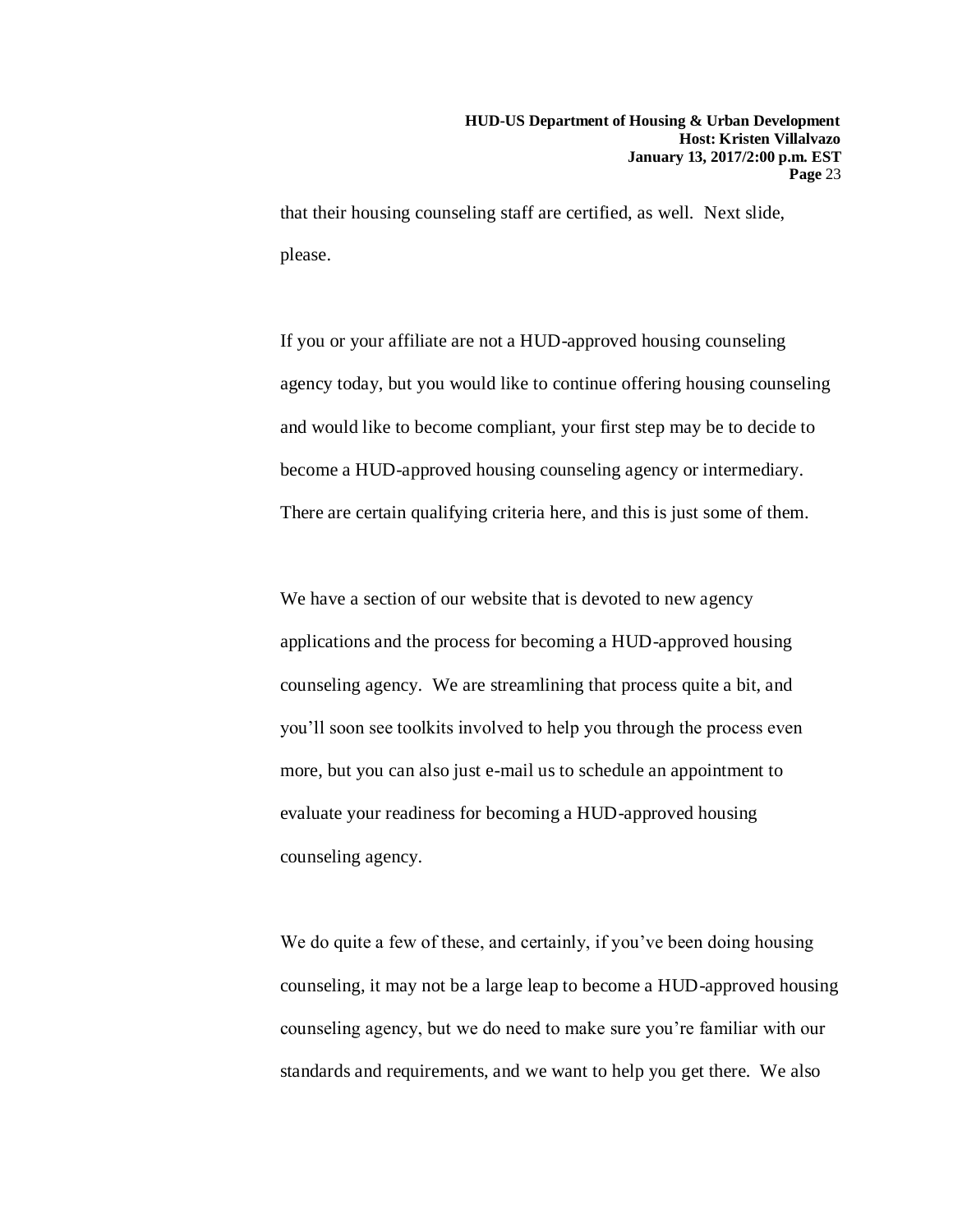have training in this area both on our website and that we will be offering going forward, and we would love to be your partner in making sure that the transition to these standards is as painless as possible and actually hopefully very positive. Last slide.

Our office has a website. The testing website is a separate website. Our general information is on HUD Exchange, and you can e-mail us, as well. The HUD Exchange website has a whole page on certification and the Final Rule. We have a very long list of frequently asked questions that are customized to each HUD program, so if you have specific questions about use of CDBG funds or about the relocation program or any program you may have, we probably have an FAQ for that. If you come up with a question that stumps us, we would be thrilled and we will run around and add the answer and question to our FAQs once we do the research.

With that, I really would like to open it up and sincerely hope some of you will just tell me a little bit about your programs, your reaction to this and certainly any questions you have that I didn't address. I'll turn it back over to Art again one last time to open the phone lines.

Moderator [Operator instructions].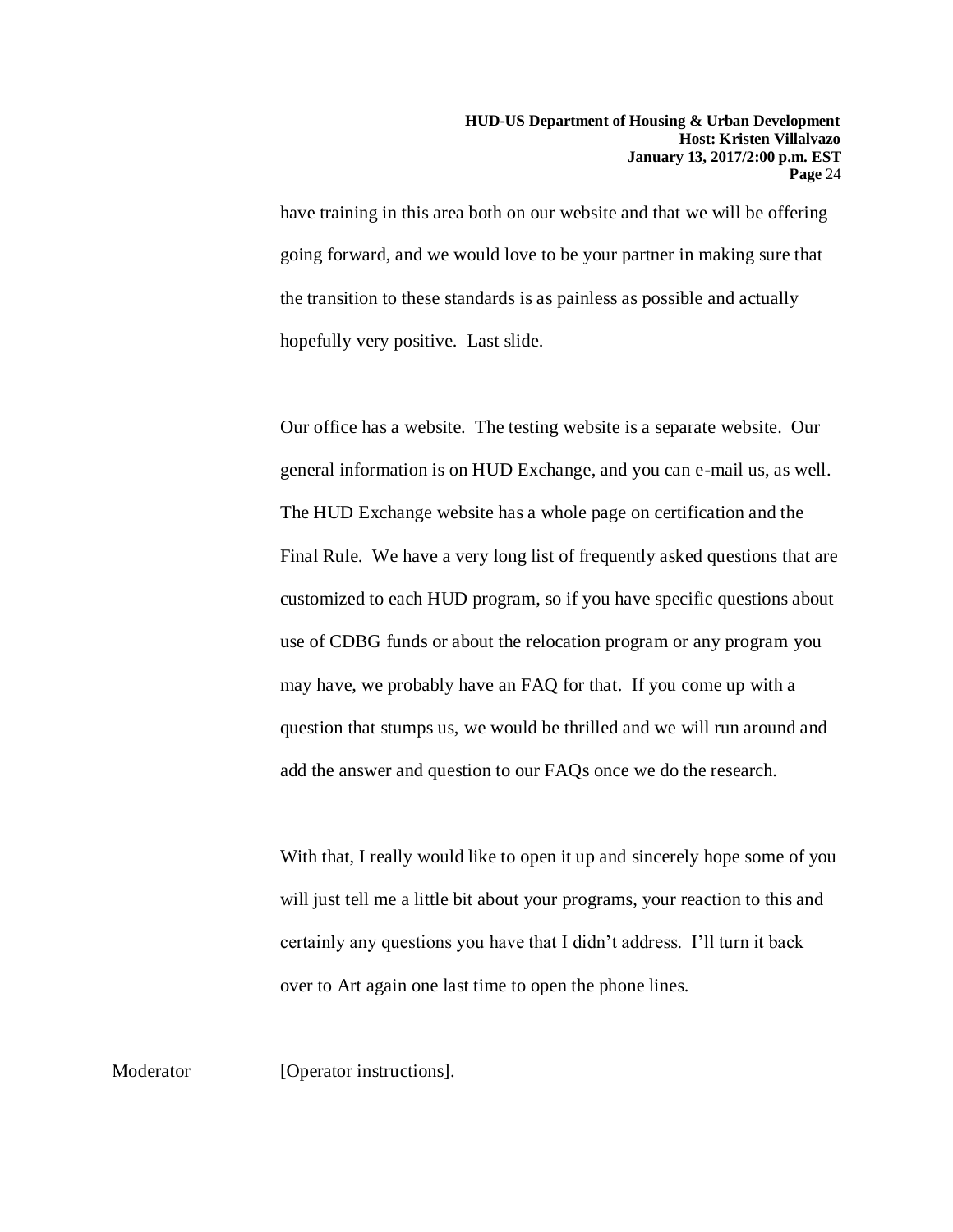Lorraine Sarah, this is Lorraine. While we're waiting for folks to queue up to talk, we actually did receive a question. The question was about the group education requirement and does the counselor overseeing the class have to be present during the class.

Sarah This is one of my favorite questions, Lorraine. Do you want to go ahead and give the answer?

Lorraine We do use the word overseeing, and we prefer, yes, that that would be the purpose of the counselor. I also want to clarify that guest speakers, such as if you invited a lender or a real estate professional to speak during the class, they do not have to be certified, but the counselor can oversee their presentation to make sure, for one example, that they're not just promoting their own program during that.

Bill, did you have anything else to add to it?

Bill Yes. I think one of the core concepts is that a certified counselor must know what the curriculum is, must have reviewed what's going on in the class and that sort of thing. We do have some types of education that are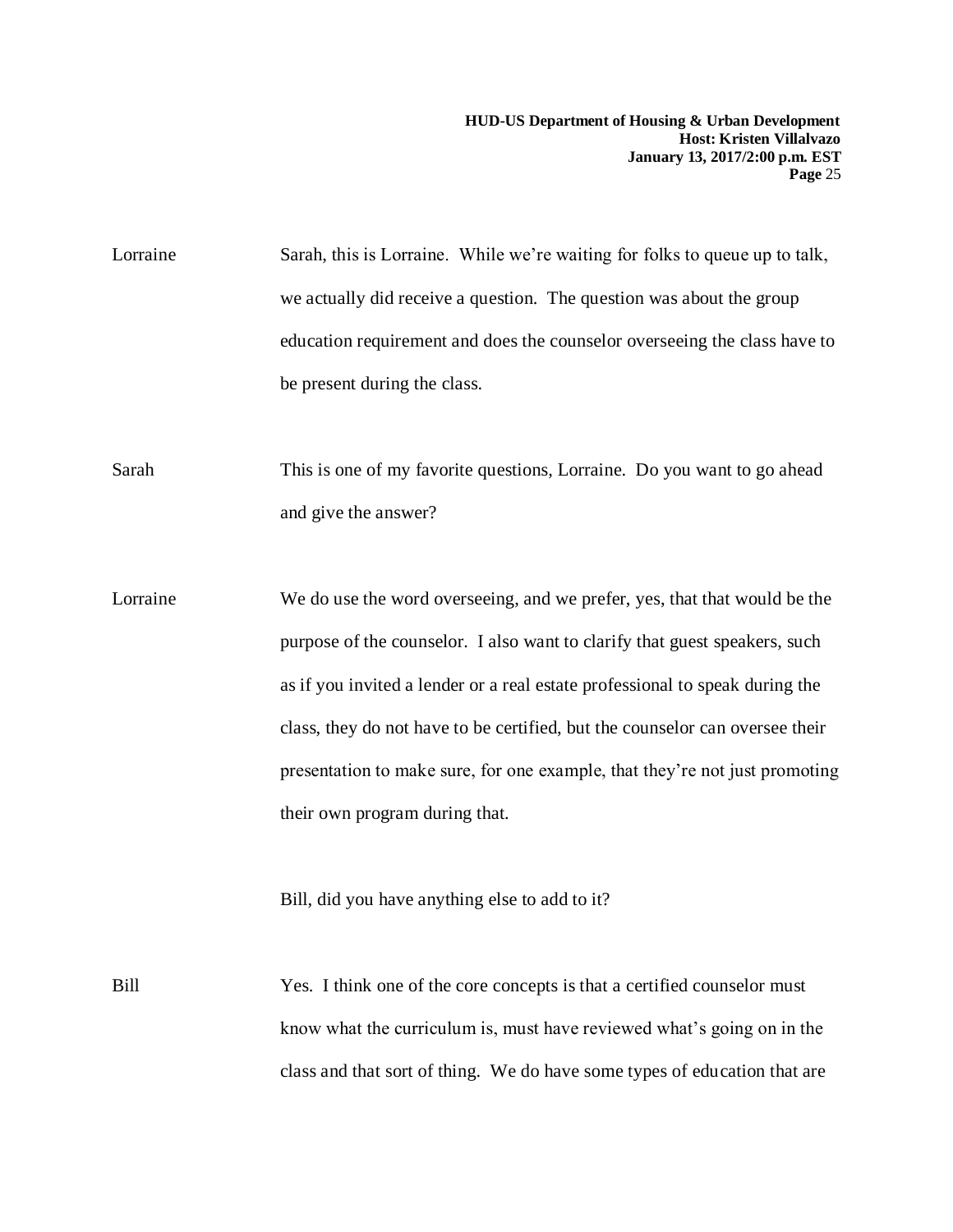not such that the counselor must be physically there because I think that's what the question is, do they have to be physically present, but they must oversee the class, and there's different levels of oversight. It's important that they know that they've approved the curriculum and that sort of thing.

- Sarah Yes. I think that it's a great question, actually, and something that we're going to dive into more both in training and in FAQs. Education is delivered in many different ways right now. The rule does not require the certified counselor to be present every minute of the course delivery, but we do want to clarify what overseeing education means, so we will be addressing that further. Thank you.
- Lorraine I actually have a follow-up question before we can check the phone lines, and that was how will this affect online education. I think Bill's answer is appropriate for this that the counselor must be aware of the curriculum that's being offered online and has reviewed that curriculum.
- Sarah That's how we understand it. The online education has to meet our content standards, and we review that now. When we go out on an oversight review, we look at what's being delivered, how it's being delivered, is there an opportunity to ask questions and is counseling being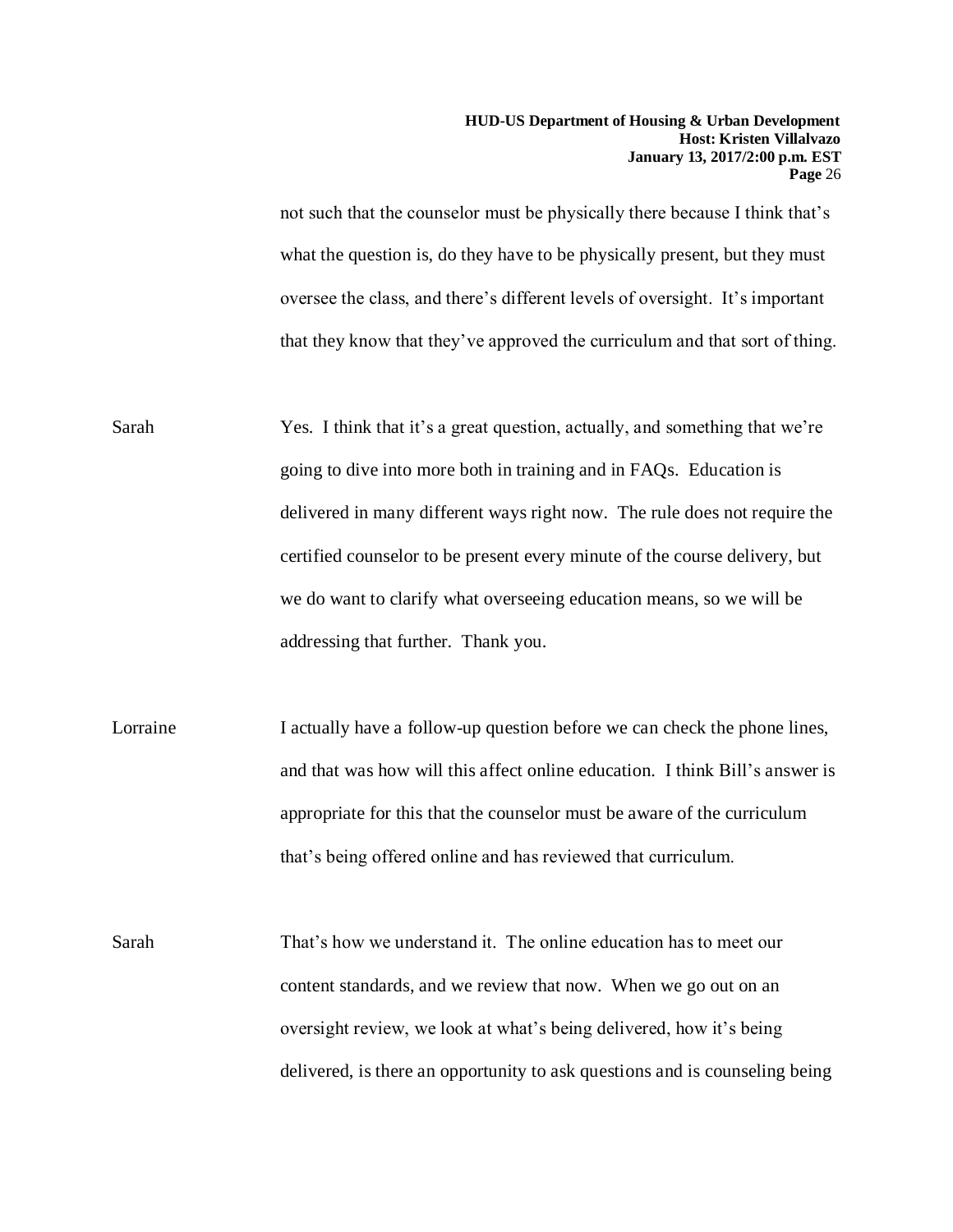offered for the participants in the education. Those requirements would continue, and they would be the same, but this new requirement of seeing that education is overseen by a certified counselor means that there'll have to be an explicit review by the counselor of the curriculum and the service delivery.

Are there any questions from the phones?

Moderator No one has queued up on the phone lines.

Sarah They're so shy. I hope that you will give us feedback both on a number of things. I would love feedback on this presentation. If there's anything we can do to make it clearer or I think we're already taking notes on spelling out more about the group education, we would very much like to know how this will affect your programs. If you're all HUD-approved already and ready to go, that would be good for us to know.

> If you really have to talk to other folks who may be delivering other programs within your agency, please let us know how we can help. We are interested in delivering these presentations to any audiences you feel would be helpful. If you have suggestions for outreach that we can do in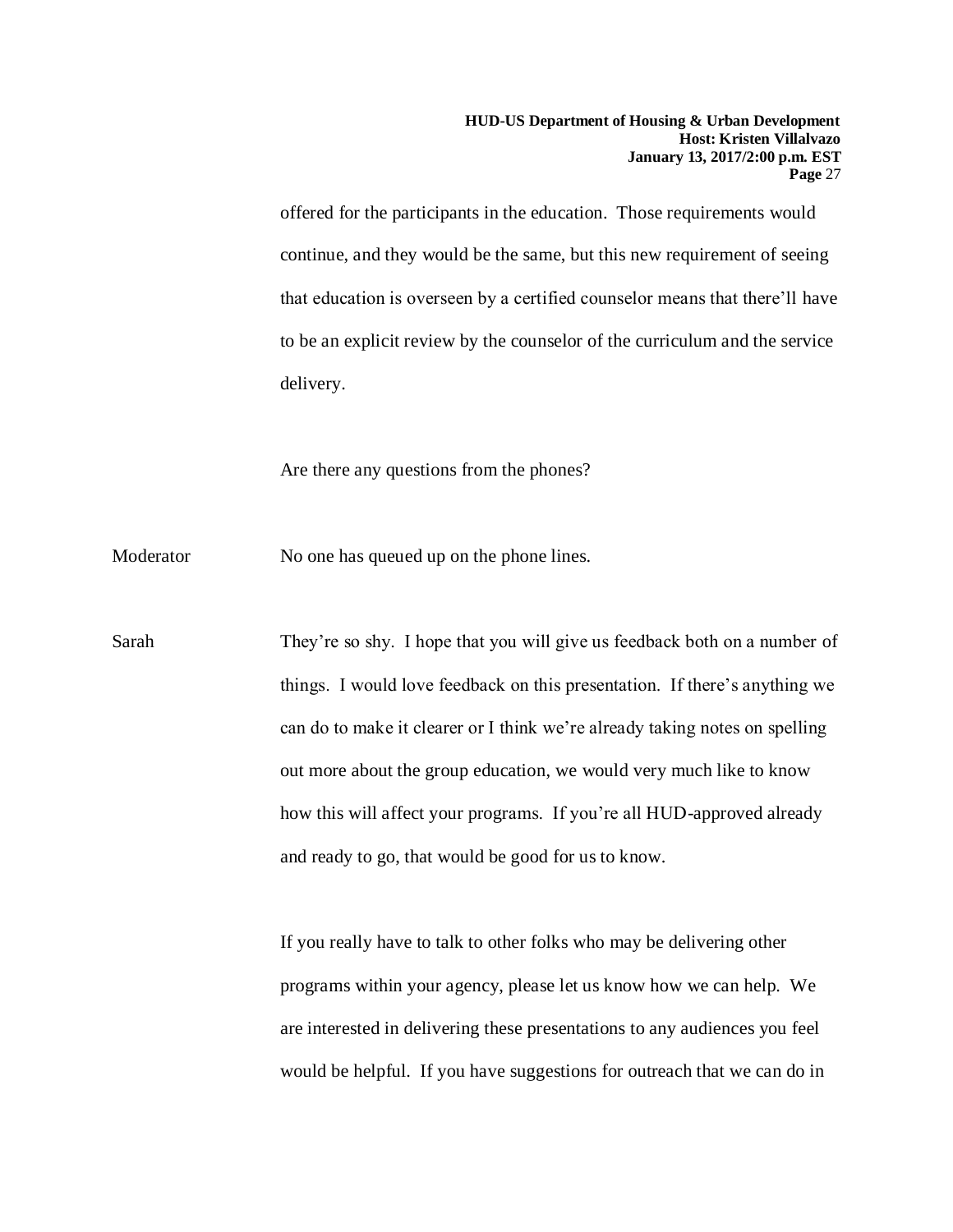your state or among stakeholders, we are happy to do that and take questions from the direct service providers directly or other intermediaries.

I'll give Art one last try for questions before we close up.

Moderator [Operator instructions].

Sarah Lorraine, did you get another question?

Lorraine I did. I got two more questions that I'd like to share with the group, Sarah. The first one was just verification that once the counselor passes the certification exam, they are no longer required to take additional training to maintain the HUD certification, and that is correct. It's a one-time only. But there's a second part to this question, and the writer mentions that NCRC and NeighborWorks, for example, provide training courses to obtain professional certifications and is that still recommended.

Sarah Great question. Well, these are both great questions. On the continuing education, I do want to emphasize that although continuing training is not required for the HUD certification itself, it is required for the agency to continue to be a HUD-approved housing counseling agency. We do look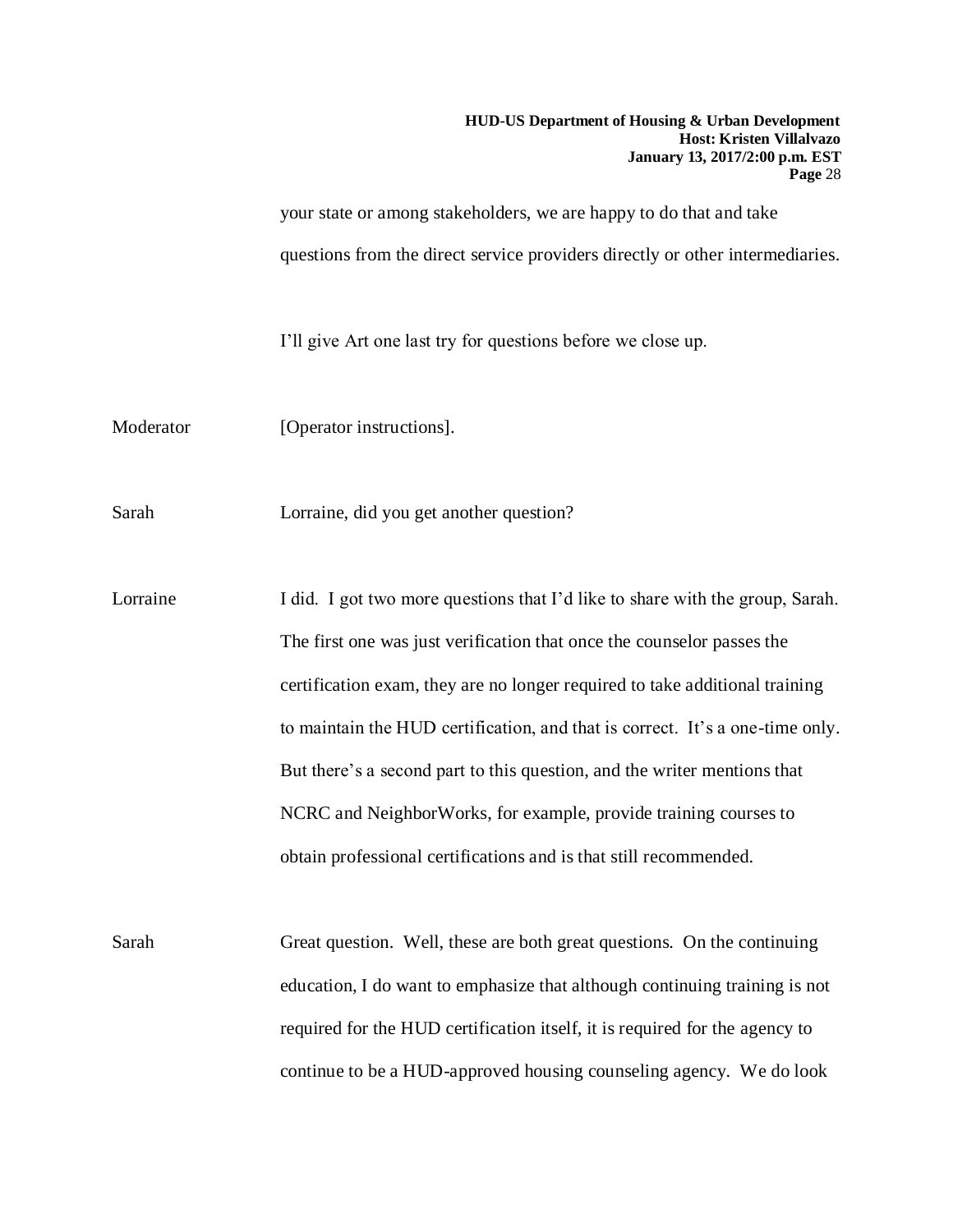at the training that the counselors have taken because we are evaluating their expertise overall. That's why we fund a lot of training and why we're so proud of the quality of the services the counselors deliver.

Of course, I blanked out on the second question, Lorraine. Would you repeat it?

Lorraine That was the two parts of that one. You answered that, and then we got an additional question.

Sarah I'm sorry, the NeighborWorks certification question is yes, there are other certificates, not just training classes, that are offered—NFCC, NeighborWorks, NCRC and La Rosa [ph] all offer their own types of certification. Here's how we look at that. The HUD certification is really a basic broad certification. It's a 101 or a Bachelor's Degree.

> The national industry standard level—NCHEC certification from NeighborWorks, some of the others—we really do love seeing counselors go through those and consider those the Masters Degrees. For example, you can get certified by some of these entities in delivering delinquency and foreclosure prevention services. That's not what this certification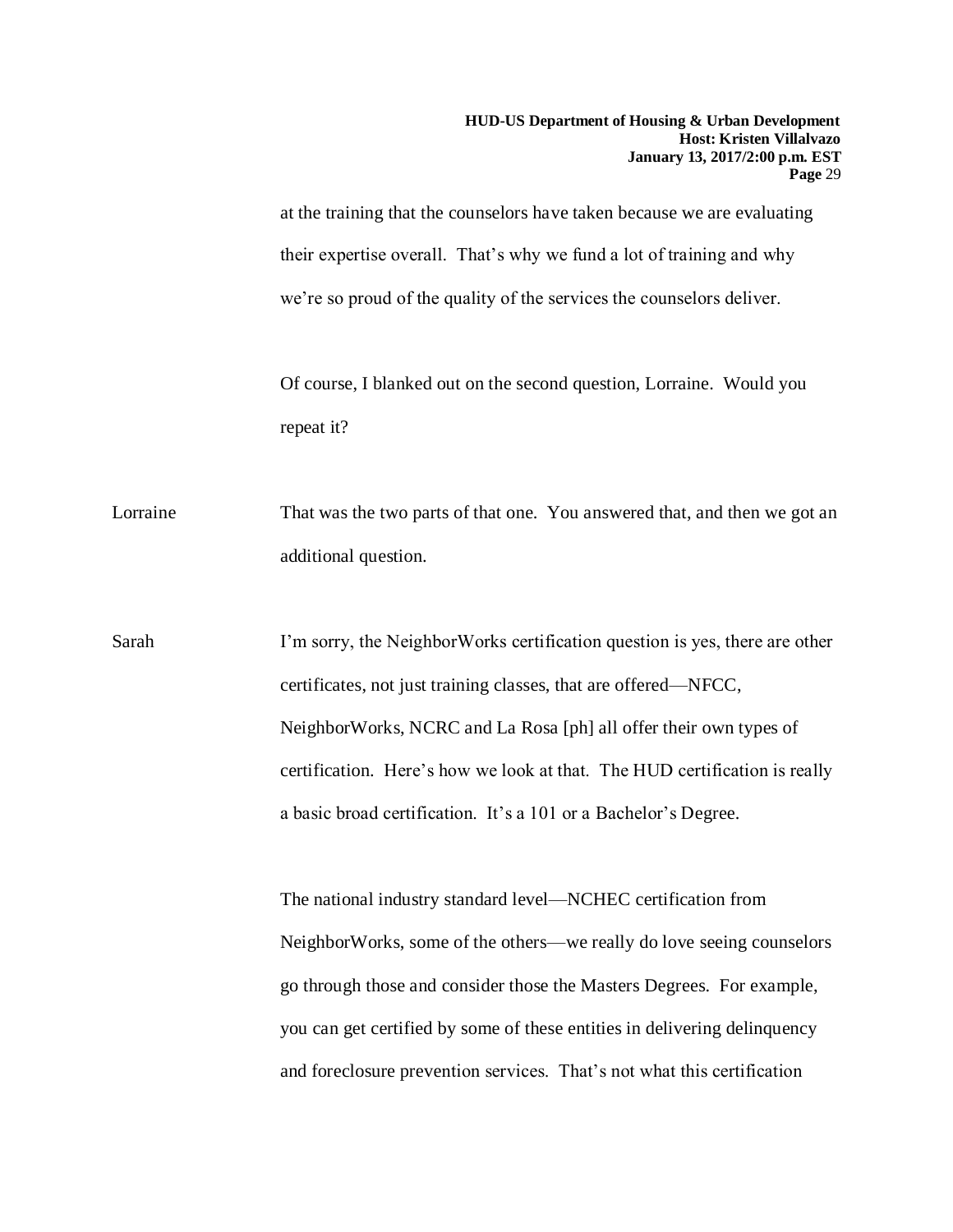does. We encourage people to continue to pursue advanced certifications from the other service providers in addition to the training. Thanks, Lorraine. Sorry.

- Lorraine Absolutely, Sarah. I have to totally agree with you. We very strongly encourage continuing education and certification. I have one last question in the queue and that is if an agency does not apply for HUD funding are they still required to have certified housing counselors.
- Sarah The answer is yes. This Final Rule, it does not matter whether you're applying for grant funding or not. Any housing counseling conducted that's required under or provided in connection with any HUD program will have to be done by a HUD-certified housing counselor. However, a HUD-certified housing counselor must be part of a HUD-approved agency. You do not have to apply for funding, but you will be eligible to apply for funding under the HUD Housing Counseling Grant Program.

The grant application, for those of you that may not have looked at that application recently, has been significantly streamlined. We offer competitive application every two years. Recently, we've been authorized to do that by Congress where the second year is just a simple request for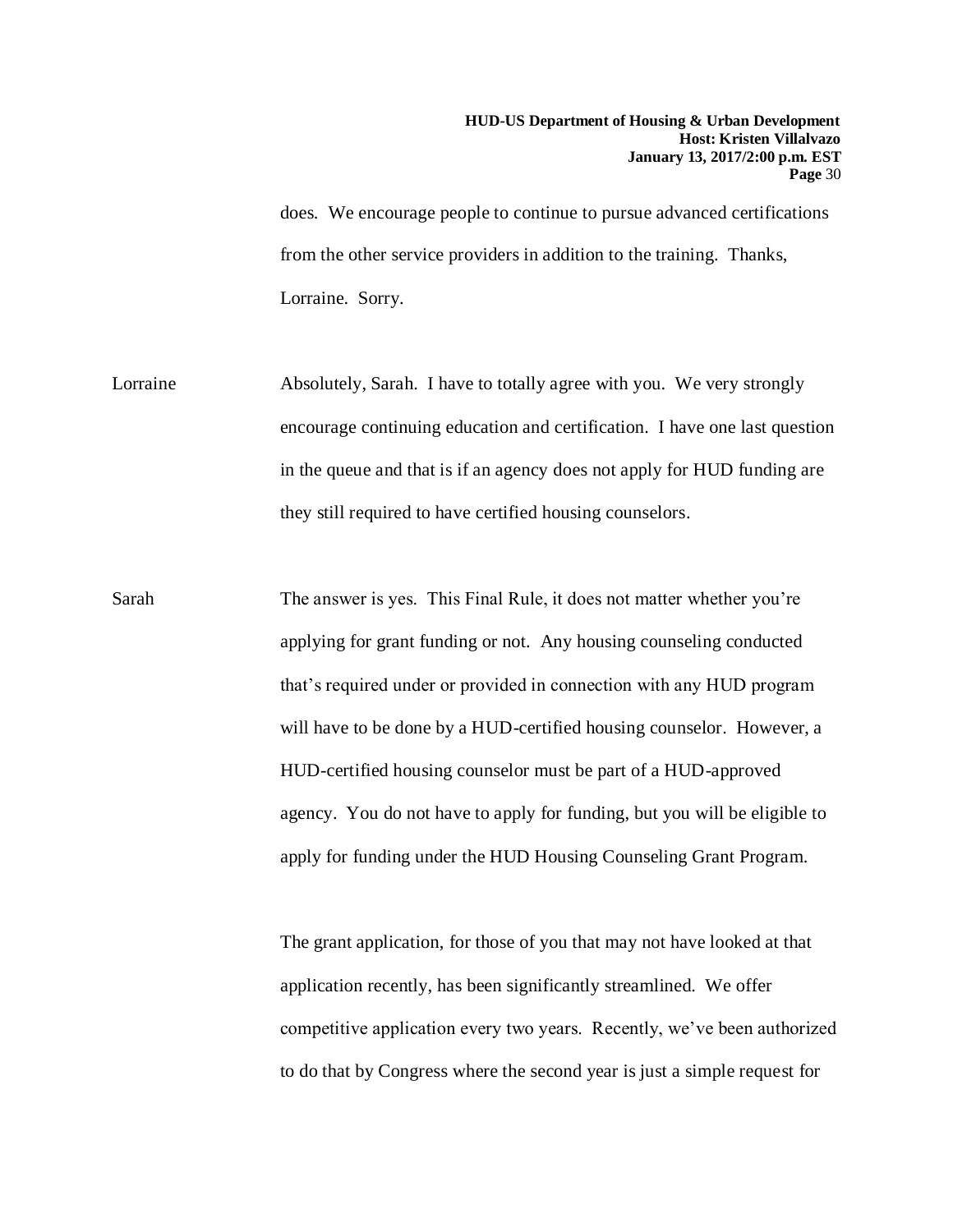additional funding. It's all subject to appropriations; Congress tells us the term. But as a HUD-approved agency, you will be eligible to apply for funding, but the reverse is not true. If you're not funded, you still have to comply with these Final Rule requirements. These are great questions. Thank you.

Moderator We do have a question on the phone lines, if you're ready.

Sarah Yes.

Moderator Heather Boman, you're open. Please go ahead.

Heather Okay. Thank you. Just curious on some clarification with regards to employment of certified housing counselors when the actual certification exam comes out, my understanding through the reading of the Final Rule was that individuals wouldn't necessarily have to be actual W2 employees of a counseling agency, that they could be listed as a volunteer staff member that is a certified counselor. Is that correct or am I misinterpreting that?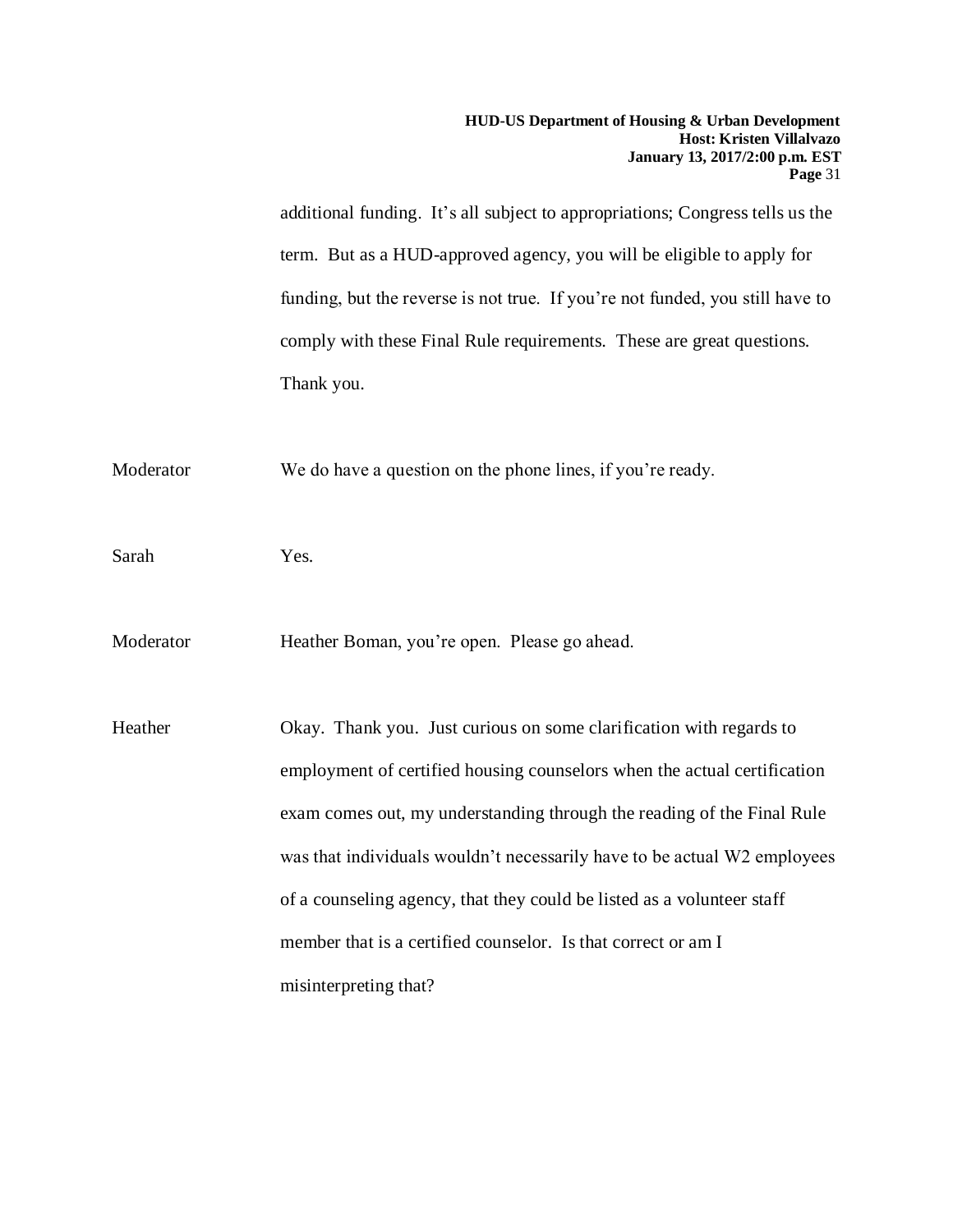Sarah I'm going to turn this question over to Bill McKee. We were very concerned about permitting counseling agencies to have an employment relationship in a flexible way. Let me turn that over to Bill.

Bill Yes, absolutely. First of all, a couple of concepts here, during the threeyear period, of course, there is no certification requirement so that the requirement that any housing counseling provided under or in connection with a HUD program has to be performed by a certified counselor. It's not until the final compliance date three years after the testing begins that this must be met. So in the interim, it's not a requirement.

> In terms of who can become certified, all that's required is that an individual pass the test and work for an agency. When we say work for, work for does include volunteers. They don't have to be W2 employees, as you will. Work for an agency is a broader term, and we do have FAQs out there that go into and explain that in terms of who can become certified.

Then once you get in to pass the final compliance date, any housing counseling performed under or in connection with—so any housing counseling being done by individuals when we say working for the agency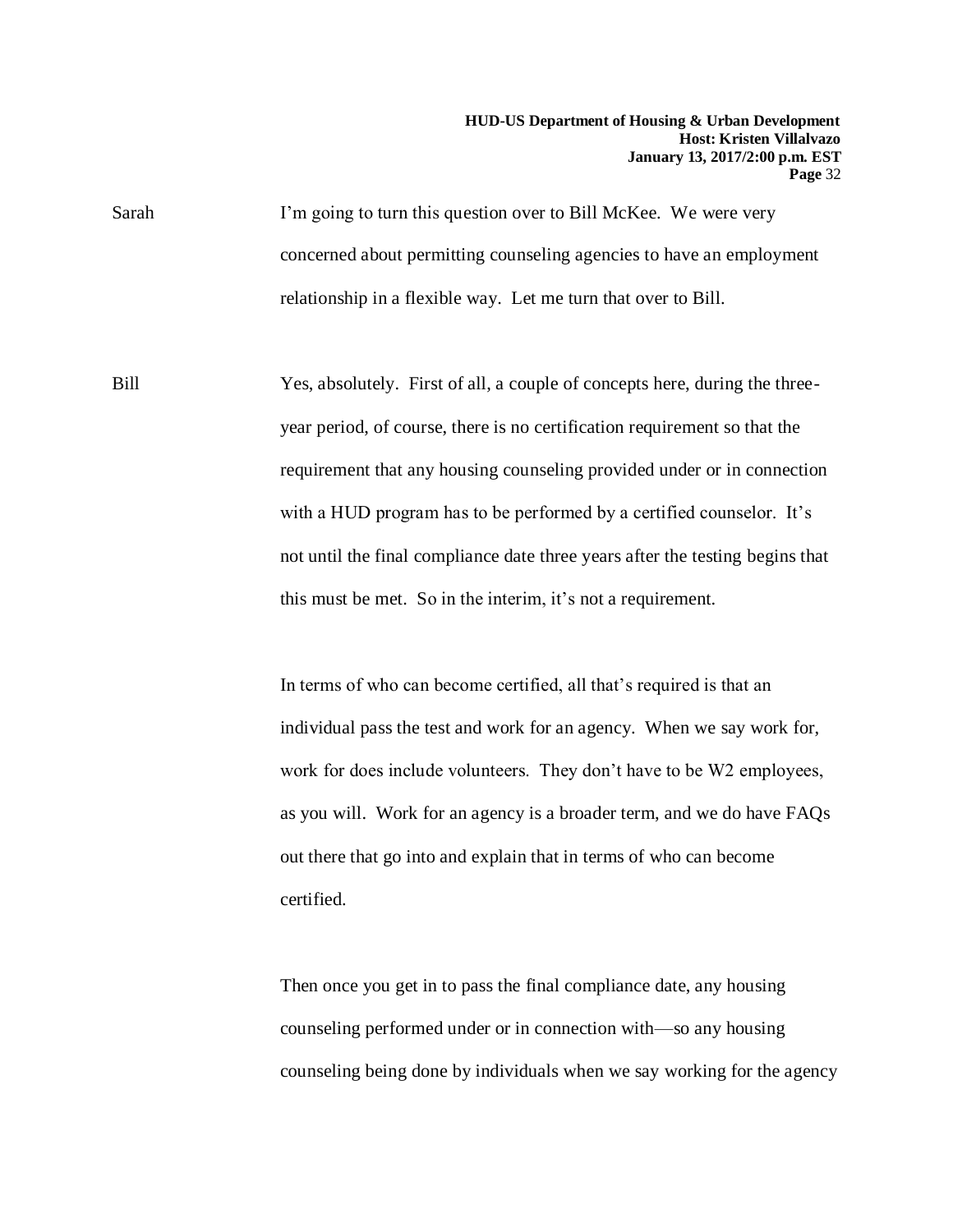be they volunteers, be they different types of employees, any housing counseling being performed by the agency would have to be performed by a certified counselor. I hope that helps clarify it a little bit.

- Heather That does. I'm assuming that HUD will require some sort of a contractual volunteer agreement between the agency and the counselor to basically certify that that relationship has been established. Is that correct?
- Sarah I think the key there is that the agency has to stand behind the work of the counselor.

Heather Okay.

Sarah The counselor has to have a legal relationship to the agency. So for example, with the contract employees or part-time employees or other things are governed by both state and federal law, we don't really want to get into that. But I think the core content matter we're going to look for is is the agency standing behind and supporting the work of the counselor.

> Our whole program is premised on the fact that an individual by themselves without an agency behind them is not going to deliver good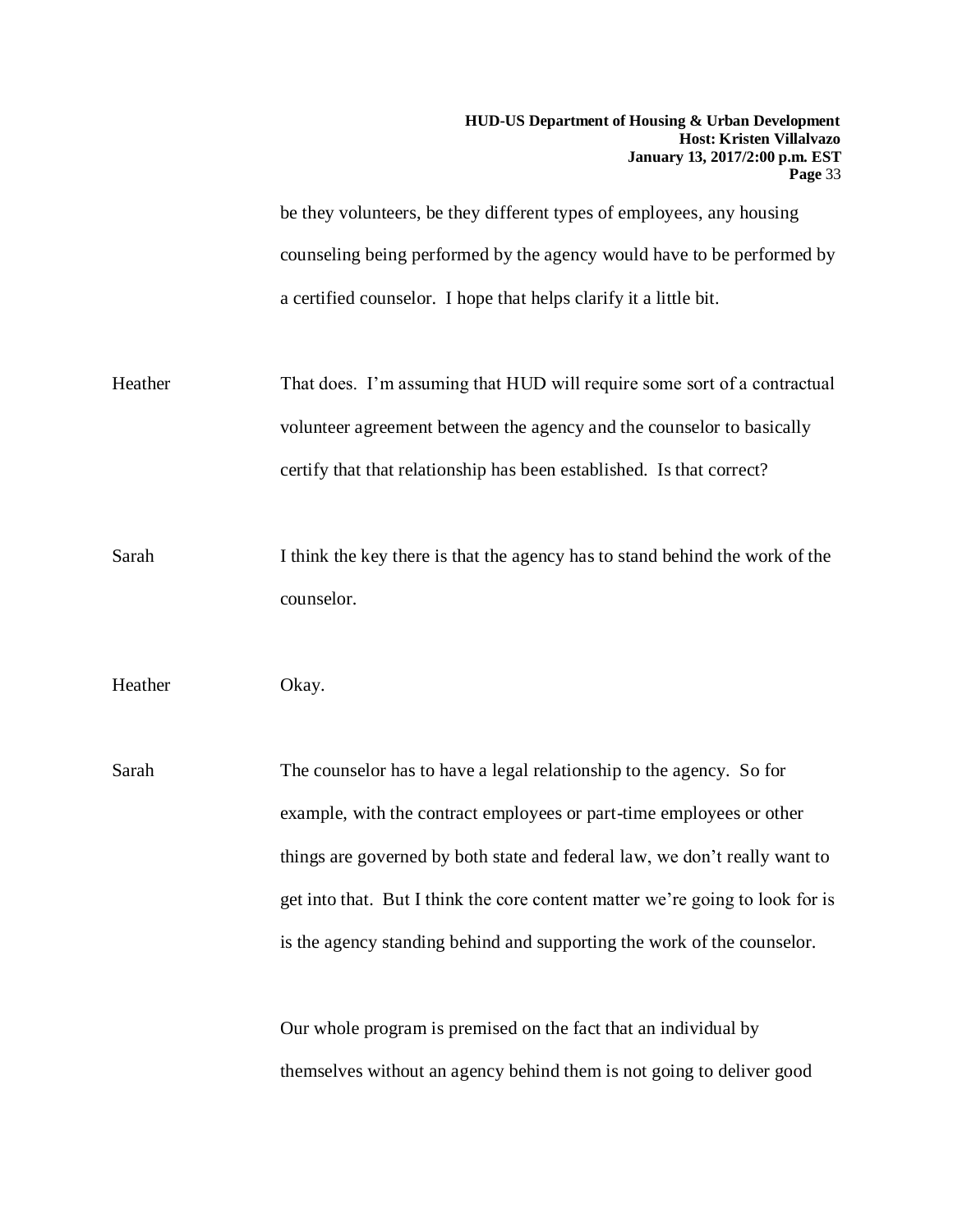quality housing counseling services. We don't want people individually setting up a shingle and say hi, I'm your housing counselor, without supervision, without training, without peer sharing resources, without support.

There does have to be a relationship there, and we thought the term "works for" allows a lot more flexibility than saying employed by. That's what the FAQs address, but they do have to be in a relationship that provides support.

| Heather   | Thank you.                                                                                                                                                                                                                     |
|-----------|--------------------------------------------------------------------------------------------------------------------------------------------------------------------------------------------------------------------------------|
| Sarah     | Great question. Thank you.                                                                                                                                                                                                     |
| Moderator | [Operator instructions]. No one has queued up on the phones.                                                                                                                                                                   |
| Sarah     | Thank you. Again, I'll thank you all for giving us your time on Friday.<br>These questions will help make our future presentations better but also<br>encourage you to e-mail us with any additional feedback or questions you |
|           | might have about your program.                                                                                                                                                                                                 |